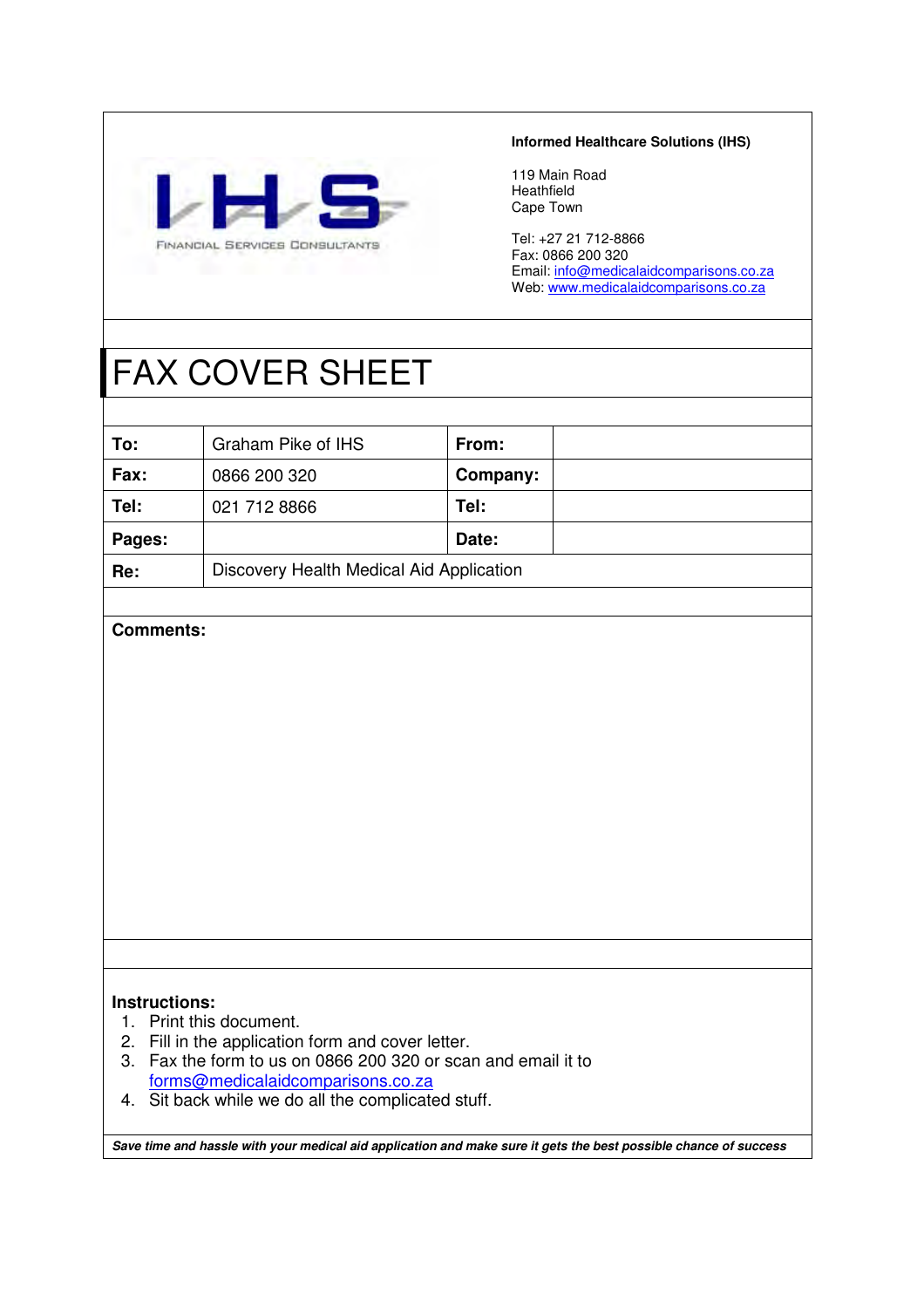

#### **Contact us**

Tel (Members): 0860 99 88 77, Tel (Health partners): 0860 44 55 66, PO Box 784262, Sandton, 2146, www.discovery.co.za

#### **Who we are**

Discovery Health Medical Scheme (referred to as 'the Scheme'), registration number 1125, is the medical scheme that you are applying to become a member of. This is a non-profit organisation, registered with the Council for Medical Schemes.

Discovery Health (Pty) Ltd, registration number 1997/013480/07, (referred to as 'the administrator') is a separate company and an authorised financial services provider and is the administrator and managed care organisation for Discovery Health Medical Scheme and takes care of the administration of your membership.

#### **Purpose of the form**

Thank you for deciding to apply to join the Discovery Health Medical Scheme. This document is an application form for membership.

It also contains some rules for membership (Section 13). Please make sure you read and understand these rules. This document is valid for 90 days from date of signing it. Make reference to the footnote that indicates the expiry date of the form. Download the latest version of all forms from **[www.discovery.co.za](http://www.discovery.co.za/)**, under Medical Aid > Find a document.

#### **What you must do**

- Fill in the form in black ink and print clearly, or complete the form digitally by using Microsoft Word.
- All relevant sections must be physically signed by the main applicant and cannot be signed digitally. The main applicant must sign and date any changes.
- Read and understand the rules for membership (Section 13).
- Sign section 6 (if applying to become a KeyCare member) 8, 12 and 13.
- Email the completed and signed form to **application@discovery.co.za** or fax it to **011 539 3000.**
- Please attach a copy of each applicant's identity document. We also accept valid passports and birth certificates for children.

Once you submit your application form, here is what will happen:

- You will be contacted if any details are missing or if more information is required for underwriting purposes.
- Your membership will be activated and you or your financial adviser will receive a welcome letter when standard terms of acceptance are offered (no waiting periods or late-joiner penalties). For any non-standard terms, a counter-offer letter will be issued, which will indicate any conditions applicable to your membership (waiting periods and/or late-joiner penalties). You may accept the offer by signing and returning this letter to activate your membership.
- You or your financial adviser will receive a welcome letter, SMS or an email to let you know when your application is considered to have been fully and completely made. This date may differ from the date on which you sign the application form.

If you do not hear from the Scheme within seven days after submitting your application form, please contact us on 0860 100 345 or your financial adviser. **When you sign this application, you confirm that you have read and understood the rules for membership and agree to them.**

| 1. About yourself (main applicant)       |                                                                                                                                        |
|------------------------------------------|----------------------------------------------------------------------------------------------------------------------------------------|
| When do you want your cover to start?    |                                                                                                                                        |
| Title Initials Surname                   |                                                                                                                                        |
| First name(s) (as per identity document) |                                                                                                                                        |
| Preferred name                           | Gender $\Box$ M $\Box$ F<br>Date of birth                                                                                              |
| Previous or maiden name                  | Marital status<br><u> 1989 - Jan Stein Harry Stein Harry Stein Harry Stein Harry Stein Harry Stein Harry Stein Harry Stein Harry S</u> |
| Occupation                               | Tax number                                                                                                                             |
| Total monthly earnings<br>R.             |                                                                                                                                        |
| ID or passport number                    | Country of issue                                                                                                                       |
|                                          | Telephone (W) $\qquad \qquad \qquad$                                                                                                   |
| Cellphone                                | Fax                                                                                                                                    |
| Preferred time to be contacted           |                                                                                                                                        |
| Email                                    |                                                                                                                                        |
| Physical address in South Africa         |                                                                                                                                        |
| Suite/Unit number                        | Complex name                                                                                                                           |
| Street number                            | Street name                                                                                                                            |
| Suburb                                   | Post code                                                                                                                              |

Please note that this form expires on 2020/03/31. Up to date forms are always available on **www.discovery.co.za** under Medical Aid > Find a document DHMSNB01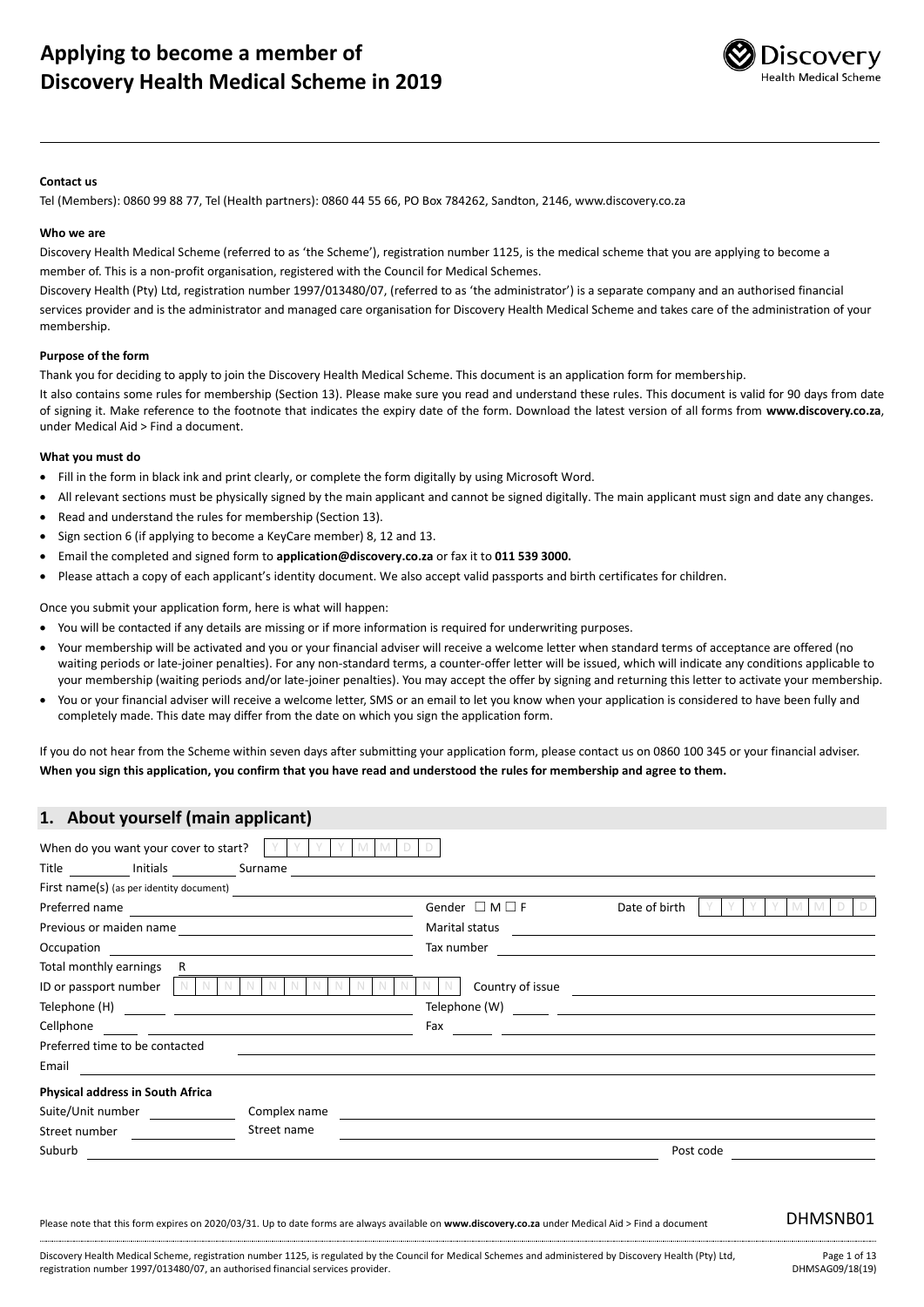## **About yourself (continued)**

**Postal address** (Post collected from post box, suite or private bag)

If you do not complete a postal address, we will use your physical address for post.

□ PO Box □ Private Bag Box number

☐ Suite ☐ Postnet Suite Number

Suburb Post code

**2. About your spouse or partner (only complete if applying for cover)**

| Title<br>Initials                                                          | Surname                  |               |  |
|----------------------------------------------------------------------------|--------------------------|---------------|--|
| First name(s) (as per identity document)                                   |                          |               |  |
| Preferred name                                                             | Gender $\Box$ M $\Box$ F | Date of birth |  |
| Previous or maiden name                                                    |                          |               |  |
| Marital status $\Box$ Married $\Box$ Single $\Box$ Divorced $\Box$ Widowed |                          |               |  |
| ID or passport number                                                      | Country of issue         |               |  |
| Telephone (H)                                                              | Telephone (W)            |               |  |
| Cellphone                                                                  | Fax                      |               |  |
| Email                                                                      |                          |               |  |

## **3. About your dependants (only complete if applying for cover)**

| Dependant 1                                                                                                                                                                                                                                                       |
|-------------------------------------------------------------------------------------------------------------------------------------------------------------------------------------------------------------------------------------------------------------------|
| Initials Surname<br>Title                                                                                                                                                                                                                                         |
| First name(s) (as per identity document)                                                                                                                                                                                                                          |
| Gender $\Box$ M $\Box$ F<br>Preferred name<br>Date of birth                                                                                                                                                                                                       |
| $\mathbb N$<br>$\mathbb N$<br>$\mathbb N$<br>$\mathbb N$<br>$\mathbb N$<br>ID or passport number<br>N<br>N<br>Country of issue                                                                                                                                    |
| Relationship to main member                                                                                                                                                                                                                                       |
| (For example, mother, child etc. Where your child is not your biological child, please state relationship, i.e. adopted child, foster child. Please provide legal proof)                                                                                          |
| If your dependant is 21 years and older, are they:<br>$\Box$ Yes $\Box$ No<br>$\Box$ Yes $\Box$ No<br>Married<br>Financially dependent on you?                                                                                                                    |
| $\Box$ Yes $\Box$ No<br>How much does your dependant earn each month?<br>Does your dependant earn an income?<br>R                                                                                                                                                 |
| $\Box$ Yes $\Box$ No<br>How much does your dependant's spouse earn each month?<br>$\mathsf{R}$<br>Does your dependant's spouse earn an income?                                                                                                                    |
|                                                                                                                                                                                                                                                                   |
| Dependant 2                                                                                                                                                                                                                                                       |
| Title Initials<br>Surname and the state of the state of the state of the state of the state of the state of the state of the state of the state of the state of the state of the state of the state of the state of the state of the state of th                  |
| First name(s) (as per identity document)                                                                                                                                                                                                                          |
| Gender $\Box$ M $\Box$ F<br>Date of birth<br>Preferred name<br>$\mathbb N$<br>$\mathbb N$<br>$\mathbb N$<br>$\mathbb N$<br>$\mathbb N$                                                                                                                            |
| ID or passport number<br>Country of issue<br>Relationship to main member                                                                                                                                                                                          |
|                                                                                                                                                                                                                                                                   |
| (For example, mother, child etc. Where your child is not your biological child, please state relationship, i.e. adopted child, foster child. Please provide legal proof)                                                                                          |
| If your dependant is 21 years and older, are they:<br>$\Box$ Yes $\Box$ No<br>$\Box$ Yes $\Box$ No<br>Married<br>Financially dependent on you?                                                                                                                    |
| $\Box$ Yes $\Box$ No<br>Does your dependant earn an income?<br>How much does your dependant earn each month?<br>R                                                                                                                                                 |
| $\Box$ Yes $\Box$ No<br>R<br>Does your dependant's spouse earn an income?<br>How much does your dependant's spouse earn each month?                                                                                                                               |
| Dependant 3                                                                                                                                                                                                                                                       |
| <b>Title</b><br><b>Initials</b><br>Surname experience and the set of the set of the set of the set of the set of the set of the set of the set of the set of the set of the set of the set of the set of the set of the set of the set of the set of the set of t |
| First name(s) (as per identity document)                                                                                                                                                                                                                          |
| Preferred name<br>Gender $\Box$ M $\Box$ F<br>Date of birth                                                                                                                                                                                                       |
| N<br>$\mathbb N$<br>$\mathbb N$<br>$\mathbb N$<br>$\mathbb N$<br>N<br>N<br>N<br>$\mathbb N$<br>Country of issue<br>ID or passport number<br>N<br>N                                                                                                                |
| Relationship to main member                                                                                                                                                                                                                                       |
| (For example, mother, child etc. Where your child is not your biological child, please state relationship, i.e. adopted child, foster child. Please provide legal proof)                                                                                          |
| Financially dependent on you?<br>If your dependant is 21 years and older, are they:<br>$\Box$ Yes $\Box$ No<br>$\Box$ Yes $\Box$ No<br>Married                                                                                                                    |
| $\Box$ Yes $\Box$ No<br>How much does your dependant earn each month?<br>Does your dependant earn an income?<br>R                                                                                                                                                 |
| $\Box$ Yes $\Box$ No<br>How much does your dependant's spouse earn each month?<br>$\mathsf{R}$<br>Does your dependant's spouse earn an income?                                                                                                                    |
|                                                                                                                                                                                                                                                                   |
| Are you applying for more than 3 Dependants?<br>$\Box$ Yes $\Box$ No<br>Note: If you are applying for more than 3 dependants, please add the details on a separate page.                                                                                          |
|                                                                                                                                                                                                                                                                   |
|                                                                                                                                                                                                                                                                   |
|                                                                                                                                                                                                                                                                   |
| DHMSNB01<br>Please note that this form expires on 2020/03/31. Up to date forms are always available on www.discovery.co.za under Medical Aid > Find a document                                                                                                    |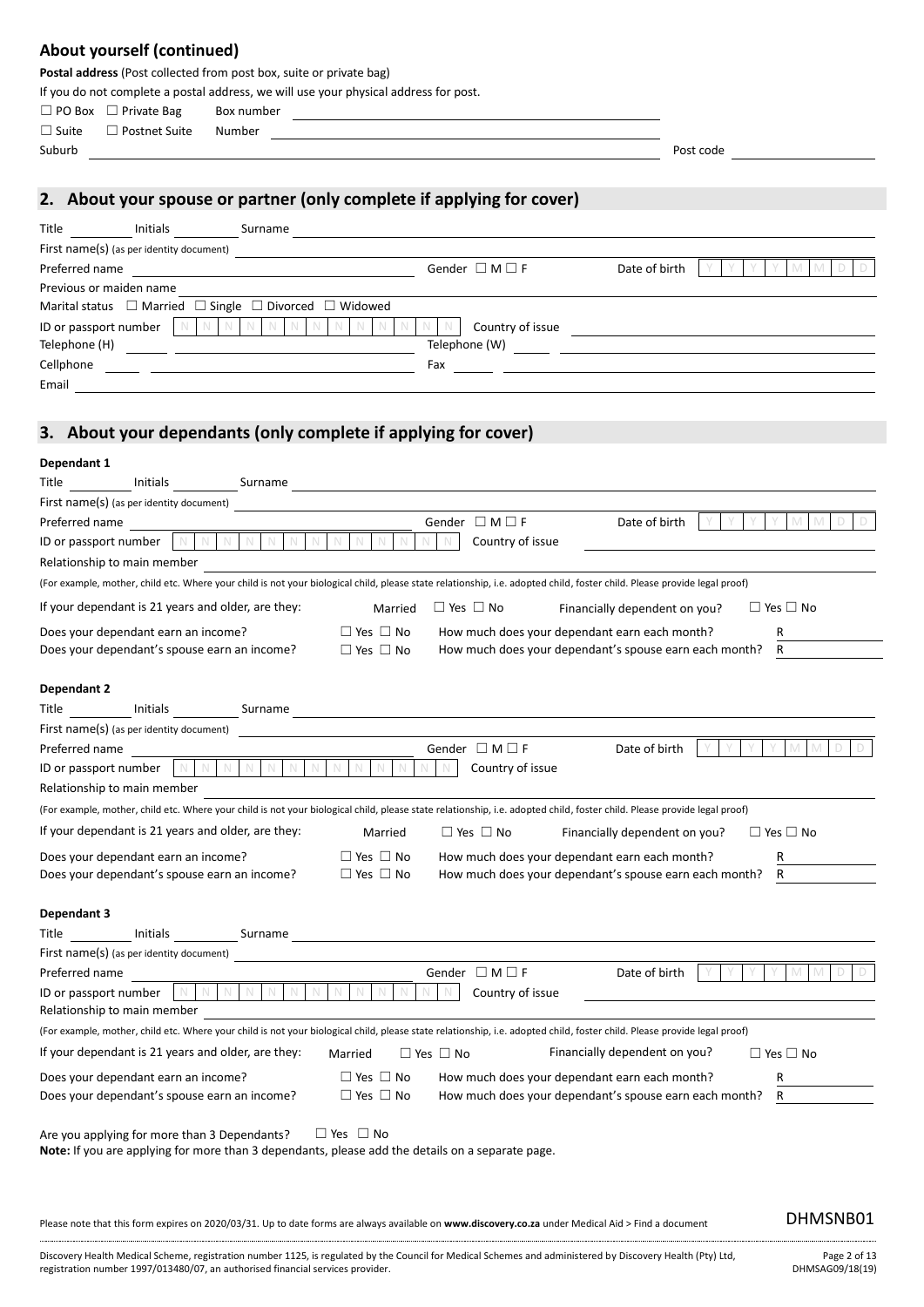## **4. Your financial adviser's details (to be completed by your financial adviser)**

| Financial adviser's name                 | Code                                                |  |
|------------------------------------------|-----------------------------------------------------|--|
| Intermediary house                       | Code                                                |  |
| Financial adviser's telephone number (W) | Lead number                                         |  |
| Email                                    |                                                     |  |
| Bank reference number (if applicable)    | (Mandatory for all ABSA and FNB financial advisers) |  |

### **Declaration**

I declare that I have read, understood and agree to the broker declaration on www.discovery.co.za/portal/rules.

### **I declare that:**

- 4.1. I am an accredited financial adviser in terms of the Medical Schemes Act and licensed by the Financial Services Board in terms of the Financial Advisory and Intermediary Services Act at the date of signing this application form.
- 4.2. I am appointed by the employer to provide advice about this application.
- 4.3. I have a valid contract with Discovery Health Medical Scheme and I have made the client aware of the commission payable by Discovery Health Medical Scheme.
- 4.4. I am responsible for providing the employer and its employees with: • my name, physical address, postal address and telephone number.
- impartial advice that is in his or her best interest.
- 4.5. I am accountable for any advice given to the organisation and its employees about completion of this application form and joining Discovery Health Medical Scheme.

Signature of financial adviser

**A** Please only sign if information is true, complete and correct.

## **5. Please select your health plan**

| <b>Executive Plan</b> | <b>Comprehensive Series</b> | <b>Priority Series</b> | <b>Saver Series</b>         | <b>Smart Series</b> | <b>Core Series</b>   | <b>KeyCare Series</b> |
|-----------------------|-----------------------------|------------------------|-----------------------------|---------------------|----------------------|-----------------------|
| $\Box$ Executive      | Classic                     | $\Box$ Classic         | $\sqsupset$ Classic         | $\Box$ Classic      | $\Box$ Classic       | $\Box$ KeyCare Plus   |
|                       | l Classic Delta             | $\Box$ Essential       | $\sqsupset$ Classic Delta   | $\Box$ Essential    | $\Box$ Classic Delta | $\Box$ KeyCare Core   |
|                       | l Classic Zero MSA          |                        | $\sqsupset$ Essential       |                     | $\exists$ Essential  | $\Box$ KeyCare Start  |
|                       | Essential                   |                        | $\sqsupset$ Essential Delta |                     | l Essential Delta    |                       |
|                       | <b>Essential Delta</b>      |                        | $\exists$ Coastal           |                     | $\Box$ Coastal       |                       |

How would you like us to refund claims from the Medical Savings Account if your plan has one?  $□$  Discovery Health Rate  $□$  Cost

You have the right to ask for help in selecting a health plan that suits your needs. Whether you have requested help or made the decision on your own, by signing this application, you confirm that you are familiar with the conditions and benefits of the plan you select.

## **6. If you choose a KeyCare Plan**

Income is considered as: The higher of the main member's or registered spouse or partner's earnings, commission and rewards from employment; interest from investments; income from leasing of assets or property; distributions received from a trust, pension and/or provident fund; receipt of any financial assistance in terms of any statutory social assistance programme.

### **IMPORTANT NOTICE:**

#### **Declaring income lower than your actual income is fraud. This may lead to the termination of your membership and criminal charges may be brought against you.**

Income verification will be conducted by the Scheme and Administrator who will verify the income amount declared below with a third party service provider i.e. credit bureau, when considering your membership application. Should there be an inconsistency between the income declared and the verification by the third-party service provider, we may request that an additional form be completed and additional supporting documentation be supplied in order to verify your income.

By signing this application form, you give your permission for us to verify your declared income as referred to above.

|                                        | Main member | <b>Spouse or Partner</b> |
|----------------------------------------|-------------|--------------------------|
| Total earnings over the last 12 months |             |                          |
| Total monthly earnings                 |             |                          |

I declare that this income declaration is true and accurate.

Signature of main applicant **Please only sign if information is true, complete and correct.**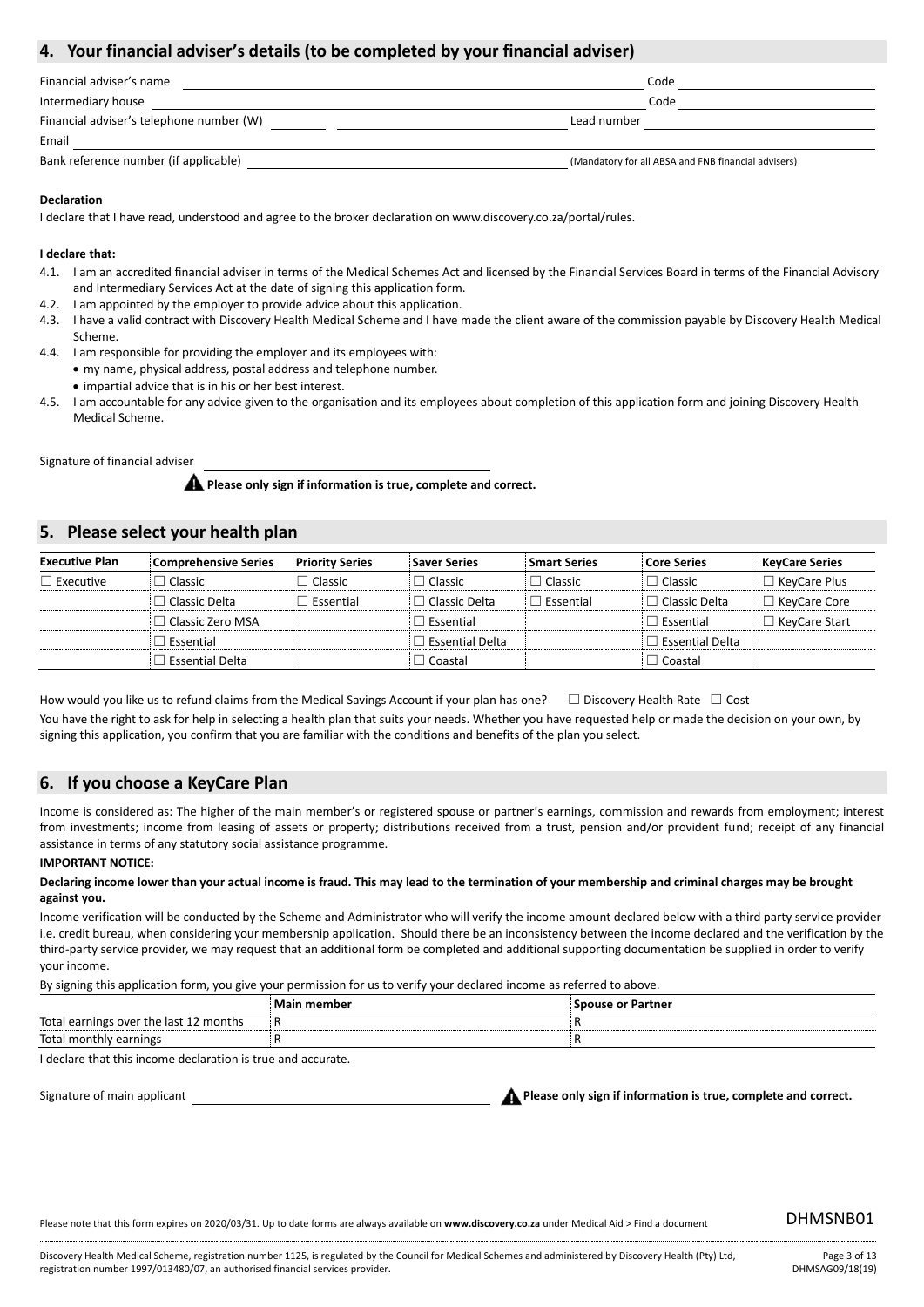## **If you choose a KeyCare Plan (continued)**

### **Please complete this if you selected a KeyCare plan.**

If you have selected a KeyCare plan, Income verification will be conducted for the lower income bands. Income is defined as the main member's guaranteed earnings, commission and rewards from employment; pension and/or provident fund.

**Please complete this if you have selected the KeyCare Plus or KeyCare Start Plan.**

- **For KeyCare Plus please select a GP on the KeyCare GP Network**
- **For KeyCare Start please select a GP on the KeyCare Start GP Network**

\* If you select a KeyCare Plus plan and live far away from where you work or you often need to work in different towns or provinces, you may need a second GP.

|                   | Name | <b>GP</b> name |  | <b>Practice number</b> |  |  |  | $\,$ Second GP name $^*$ |  | <b>Practice number</b> |  |                          |  |
|-------------------|------|----------------|--|------------------------|--|--|--|--------------------------|--|------------------------|--|--------------------------|--|
| Main applicant    |      |                |  | N N N N N N N N N      |  |  |  |                          |  |                        |  | N N N N N N N N N N      |  |
| Spouse or partner |      |                |  | rnininininininin       |  |  |  |                          |  |                        |  | . N ÎN ÎN ÎN ÎN ÎN ÎN ÎN |  |
| Dependant 1**     |      |                |  | NININININININI         |  |  |  |                          |  |                        |  | HN IN IN IN IN IN I      |  |
| Dependant 2**     |      |                |  | IN IN IN IN INT        |  |  |  |                          |  |                        |  |                          |  |
| Dependant 3**     |      |                |  | NNNNNNNNNN             |  |  |  |                          |  |                        |  | NNNNNNNNN                |  |

\*\* Please make sure that the dependant information you give above is the same as the dependant information in section 3 of this form. Please provide the details on a separate page if you are applying for more than 3 dependants.

### **7. Your employment details (only complete if your employer pays the contributions on your behalf)**

#### 7.1. **If your employer is paying your full contribution or a part of it and we need to debit their account, please complete this section:**

| Name of employer                                                                             | Employer or billing number |       |
|----------------------------------------------------------------------------------------------|----------------------------|-------|
| Employee number                                                                              | Date of employment         | MMDDI |
| (or PERSAL number for government employees. Please attach a clear copy of your salary slip.) |                            |       |
| Branch name                                                                                  | Branch number              |       |
|                                                                                              |                            |       |

#### **Employer warranty**

Please ensure your employer completes this warranty if this application form is not submitted with an employer application form:

- 7.1.1. We warrant that the main applicant detailed in section 1 is an employee of our organisation.
- 7.1.2. The Discovery Health Medical Scheme may bill us for the amount due for this member in the same way as it does for our other employees with the Discovery Health Medical Scheme.

| Authorised signatory                  |  |  |
|---------------------------------------|--|--|
|                                       |  |  |
| Name                                  |  |  |
| $\sim$ $\sim$<br>$\sim$ $\sim$ $\sim$ |  |  |

Designation

### 7.2. **Only complete this section if you own your own business and your business will be paying your contribution:**

| Name of your business |            |      |
|-----------------------|------------|------|
| Registration number   | VAT number |      |
| Telephone             | Fax        |      |
| Physical address      |            |      |
|                       |            | Code |
| Postal address        |            |      |
|                       |            | Code |

## **8. Your banking details**

8.1. **Your contributions**

Bank name

**If you will be paying your contributions in full, please complete this section:**

**Please note: We cannot accept credit card account details and only South African banking details are accepted. If we are debiting a third party account, the main member must sign next to the account holder.** 

| DAIIR IIIIIE   |                                              |
|----------------|----------------------------------------------|
| Branch name    | Branch code                                  |
| Account number | Type of account $\Box$ Cheque $\Box$ Savings |
| Account holder |                                              |

We will debit your account on the first working day of the month. If your membership is not activated in time for the debit order collection, your first premium will be collected with the next debit order unless it has been paid in the interim. After we have received your first debit order and you are paying in advance, you may change your debit order date to a variable debit order date by contacting us on 0860 99 88 77.

#### 8.2. **Your claims refund**

Can we use the same account we deduct contributions from to refund your claims? □ Yes □ No

Please note that this form expires on 2020/03/31. Up to date forms are always available on **www.discovery.co.za** under Medical Aid > Find a document DHMSNB01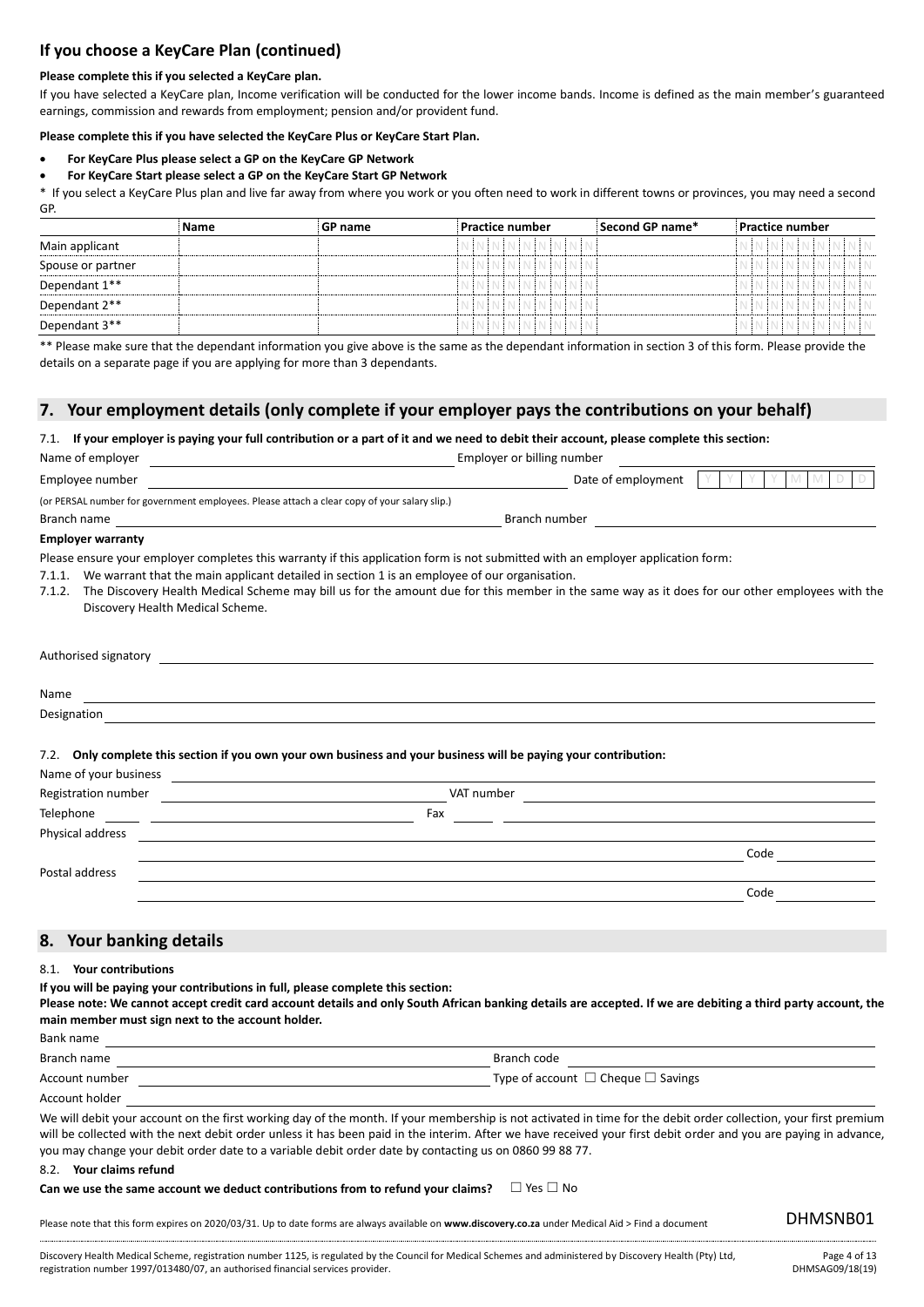## **Your banking details (continued)**

**If you do not want to use the same banking details for your contributions and claims refunds, please give us the details you would like to use:**

**Please note: We cannot accept credit card account details. We no longer issue cheques, if no details are provided it will impact your claims payment.** Bank name

| Bank name      |                                              |
|----------------|----------------------------------------------|
| Branch name    | Branch code                                  |
| Account number | Type of account $\Box$ Cheque $\Box$ Savings |
| Account holder |                                              |

.<br>By signing this application, you agree that once claims have been refunded into the bank account you have chosen, the Scheme will not be responsible in any way for the amounts refunded.

Signature of account holder Signature of main applicant

## **9. Previous medical scheme details (Please give us proof in the form of a membership certificate)**

Please give us the details of all registered South African medical schemes that you previously belonged to. We will use this information to determine if we need to apply any late-joiner penalty fees. Please give us proof in the form of a membership certificate. We may use the information on the membership certificate to determine if we can apply waiting periods.

Were all your dependants on the same medical scheme.  $\Box$  Yes  $\Box$  No

|  |  | If any of your dependants applying for cover belonged to different medical schemes, please complete them below: |  |  |  |  |  |
|--|--|-----------------------------------------------------------------------------------------------------------------|--|--|--|--|--|
|  |  |                                                                                                                 |  |  |  |  |  |

**Please only sign if information is true, complete and correct.**

| <b>Name</b> | Scheme name | Start date   | <b>End date if already</b><br>resigned                                   | Are they still a<br>member? | <b>Reason for leaving</b> |
|-------------|-------------|--------------|--------------------------------------------------------------------------|-----------------------------|---------------------------|
|             |             | YIYIMINIDIDI |                                                                          | ! ∩<br>่ T Yes □ No         |                           |
|             |             |              | $Y$   Y   Y   Y   M   M   D   D   Y   Y   Y   Y   M   M   D   D   $\Box$ | $\exists$ Yes $\Box$ No     |                           |
|             |             |              | MMDDYYYYYMMDDD                                                           | <sup>⊺</sup> Yes □ No       |                           |
|             |             |              | $Y Y Y Y M M D D Y Y Y Y M M D D D X$ es $\square$ No                    |                             |                           |
|             |             |              | YMMDDYYYYMMDD                                                            | ่ T Yes □ No                |                           |

## **10. Moving from another medical scheme**

### **Please make sure that you have completed section 9.**

10.1. I confirm that all people named on this application:

| 10.1.1. have not had a break in membership of more than 90 days since resigning from the previous South African medical scheme, and                                                                                            | $\Box$ Yes $\Box$ No |
|--------------------------------------------------------------------------------------------------------------------------------------------------------------------------------------------------------------------------------|----------------------|
| 10.1.2. are currently or have been members of a South African medical scheme for at least the past 24 months.                                                                                                                  | $\Box$ Yes $\Box$ No |
| If you answered <b>yes</b> to the above questions, please answer the questions in <b>10.2.</b>                                                                                                                                 |                      |
| If you answer no to any question in 10.1, you must complete all the medical questions in section 11.                                                                                                                           |                      |
| 10.2. For any person named on this application form:                                                                                                                                                                           |                      |
| 10.2.1. Have you or any of your dependants been admitted to hospital in the 12 months before this application?                                                                                                                 | $\Box$ Yes $\Box$ No |
| 10.2.2. Are you or any of your dependants currently taking regular, ongoing medicine and/or treatment of a medical condition?                                                                                                  | $\Box$ Yes $\Box$ No |
| 10.2.3. Are you or any of your dependants planning to or reasonably expecting to be hospitalised (including for pregnancy) or                                                                                                  |                      |
| expecting to receive dental or medical treatment/investigations costing more than R2 000 in the next 12 months?                                                                                                                | $\Box$ Yes $\Box$ No |
| The comparison of the Chinese to the Automobile of the contribution of the control of the Control of the control of the Automobile Control of Automobile Control of Automobile Control of Automobile Control of Automobile Con |                      |

If you answered **no** to **all** questions in **10.2**, we will not apply any waiting periods and you **do not have to complete section 11**. If you answered **yes** to **any** questions in **10.2**, we will apply a three-month general waiting period to your application and you **do not have to complete Section 11**.

If you feel that a three-month general waiting period should not be applied and you want to give us more information, please complete section 11. During these three months, we will only cover claims relating to Prescribed Minimum Benefits according to the Scheme's rules.

## **11. Your health questions**

| The main applicant, spouse or partner and all dependants applying for cover needs to complete this section |                                                                                                            |           |  |  |  |  |
|------------------------------------------------------------------------------------------------------------|------------------------------------------------------------------------------------------------------------|-----------|--|--|--|--|
| <b>Main applicant</b>                                                                                      |                                                                                                            |           |  |  |  |  |
| Telephone                                                                                                  |                                                                                                            |           |  |  |  |  |
| How tall are you?                                                                                          | How much do you weigh?<br>metres                                                                           | kilograms |  |  |  |  |
| Do you drink alcohol? $\Box$ Yes $\Box$ No                                                                 | How many units of alcohol do you drink each week?                                                          |           |  |  |  |  |
| Do you smoke? $\Box$ Yes $\Box$ No                                                                         | 1 unit of alcohol = 1 measure of spirits, $\frac{1}{2}$ pint of beer or 1 glass of wine<br>Amount each day |           |  |  |  |  |

Please note that this form expires on 2020/03/31. Up to date forms are always available on **www.discovery.co.za** under Medical Aid > Find a document DHMSNB01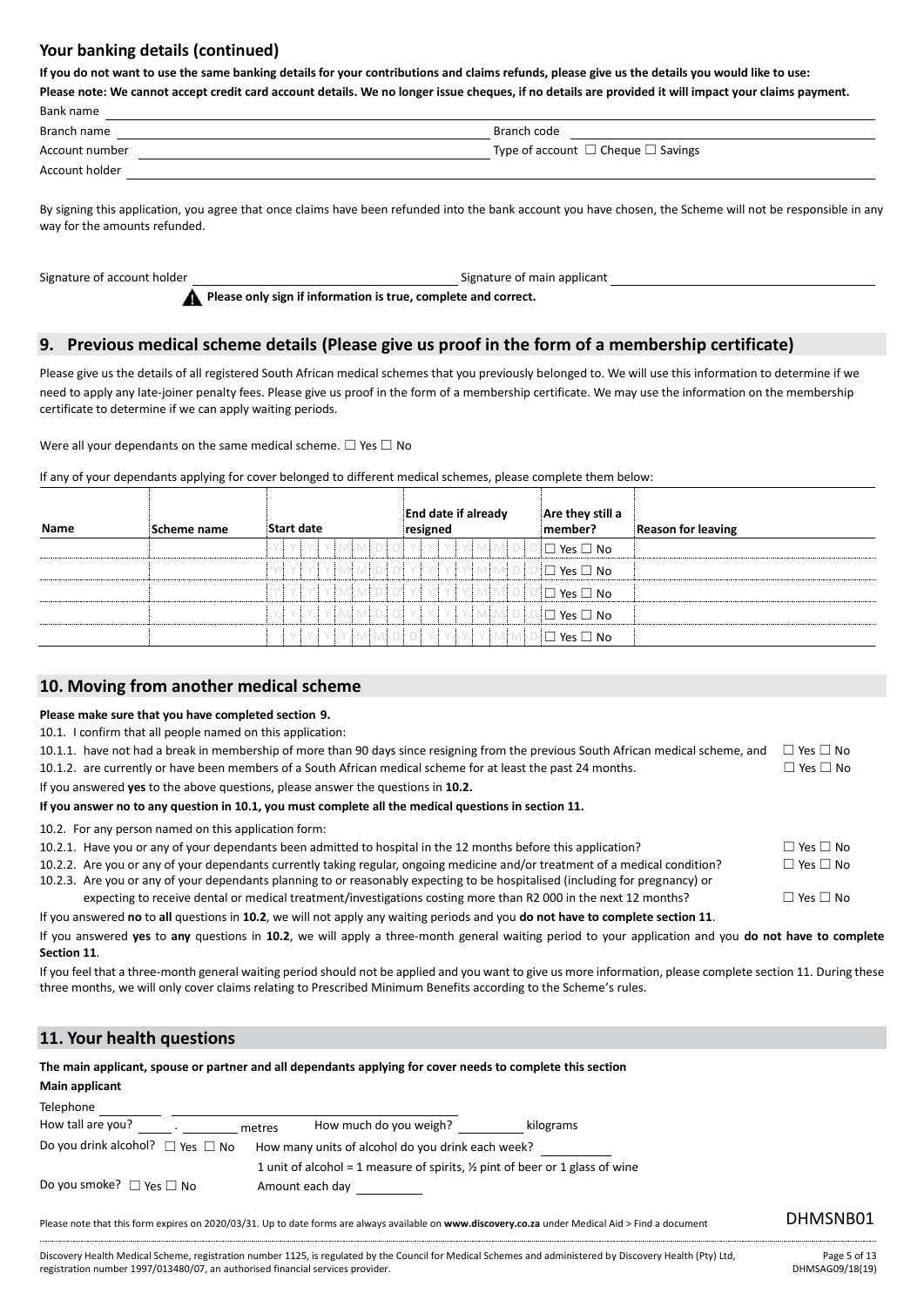| If no, have you smoked in the last 24 months? $\Box$ Yes $\Box$ No |  |
|--------------------------------------------------------------------|--|
| If you stopped smoking, what was your reason for stopping?         |  |

If yes, amount each day

#### **Spouse or partner**

| Telephone                                                                                       |  |
|-------------------------------------------------------------------------------------------------|--|
| How much do you weigh? kilograms<br>How tall are you?<br><b>Example 1</b> and the metres        |  |
| Do you drink alcohol? □ Yes □ No<br>How many units of alcohol do you drink each week?           |  |
| 1 unit of alcohol = 1 measure of spirits, $\frac{1}{2}$ pint of beer or 1 glass of wine         |  |
| Do you smoke? $\Box$ Yes $\Box$ No<br>Amount each day                                           |  |
| If no, have you smoked in the last 24 months? $\Box$ Yes $\Box$ No If yes, amount each day      |  |
|                                                                                                 |  |
| Name<br>Dependant 1                                                                             |  |
| Telephone                                                                                       |  |
| How tall are you? The state of the metres the Mow much do you weigh?                            |  |
| Do you drink alcohol? $\Box$ Yes $\Box$ No<br>How many units of alcohol do you drink each week? |  |
| 1 unit of alcohol = 1 measure of spirits, $\frac{1}{2}$ pint of beer or 1 glass of wine         |  |
| Do you smoke? $\Box$ Yes $\Box$ No<br>Amount each day                                           |  |
| If no, have you smoked in the last 24 months? $\Box$ Yes $\Box$ No If yes, amount each day      |  |
| If you stopped smoking, what was your reason for stopping?                                      |  |
|                                                                                                 |  |
| Name<br><b>Dependant 2</b>                                                                      |  |
| Telephone<br><u> 1989 - Johann Stein, fransk politiker (d. 1989)</u>                            |  |
| How much do you weigh? Management Rilograms<br>How tall are you?<br>metres                      |  |
| Do you drink alcohol? $\Box$ Yes $\Box$ No<br>How many units of alcohol do you drink each week? |  |
| 1 unit of alcohol = 1 measure of spirits, $\frac{1}{2}$ pint of beer or 1 glass of wine         |  |
| Do you smoke? $\Box$ Yes $\Box$ No<br>Amount each day                                           |  |
| If no, have you smoked in the last 24 months? $\Box$ Yes $\Box$ No<br>If yes, amount each day   |  |
| If you stopped smoking, what was your reason for stopping?                                      |  |
| Dependant 3<br>Name                                                                             |  |
| Telephone                                                                                       |  |
| . The metres the much do you weigh? The lilograms<br>How tall are you?                          |  |
| Do you drink alcohol? $\Box$ Yes $\Box$ No How many units of alcohol do you drink each week?    |  |
| 1 unit of alcohol = 1 measure of spirits, $\frac{1}{2}$ pint of beer or 1 glass of wine         |  |
| Do you smoke? $\Box$ Yes $\Box$ No<br>Amount each day                                           |  |
| If no, have you smoked in the last 24 months? $\Box$ Yes $\Box$ No<br>If yes, amount each day   |  |
| If you stopped smoking, what was your reason for stopping?                                      |  |
|                                                                                                 |  |

### **Information on symptoms, conditions or disorders (Must be completed for the main applicant, spouse/partner and all dependants)**

Have you or **any dependant** in this application ever experienced, been treated for – (including surgical management/procedures), or are you currently suffering from any of the following symptoms, conditions or disorders? We have listed some examples of conditions, symptoms or disorders under each question. These are only examples and not the full list of conditions, symptoms or disorders. Please include congenital abnormalities.

You must tell us in writing if any of the information you gave, in your application for membership, changes between the day you sign this document and the day your membership starts. This includes information about your health and the health of those you apply for.

#### **Please take note that if you or any of your dependants have any symptom or condition not listed in the questions below, you should highlight and provide full details of this symptom or condition in response to question 11.18 below. Please answer ALL questions by ticking "Yes" or "No".**

Indication of existing medical conditions on this application does not automatically enrol you/your dependants onto the Scheme's Disease Management programme. For more information with regards to the Schemes disease management enrolment visit **www.discovery.co.za**.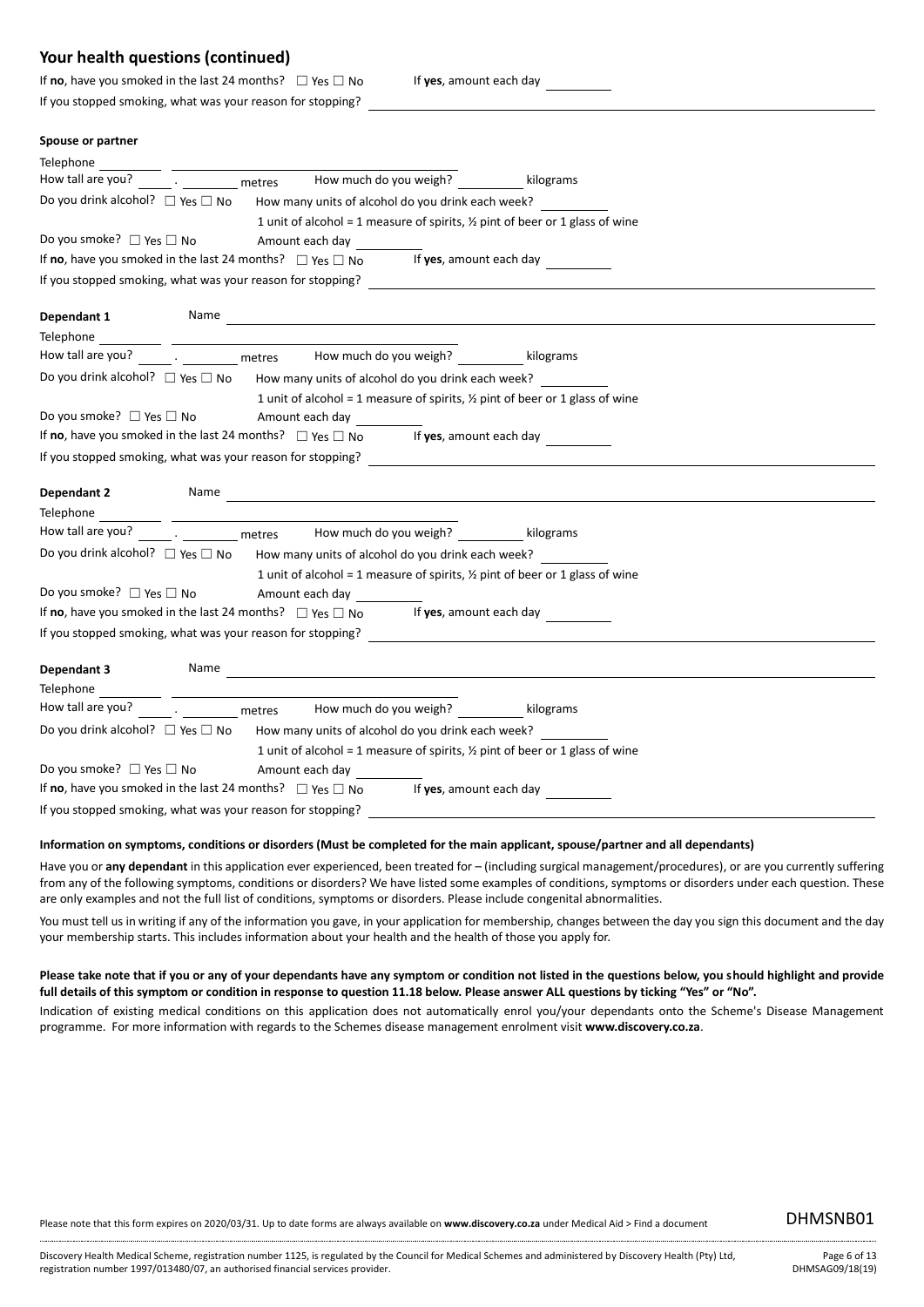## 11.1. **Tumours and growths** ☐ Yes ☐ No

Example: abnormal pap smear results, skin lesions, breast disease, non-cancerous tumours, cancerous tumours, cancer of any organ, fibrocystic breast disease, fibroadenoma, fibroadenosis, lump in breast, abnormal mammogram result, abnormal PSA (prostate specific antigen), or any other abnormal cancer-screening or diagnostic test result/s.

| Patient name | <b>Medical diagnosis</b> | Date first diagnosed | Date of last symptoms,<br>consultation and/or<br>hospitalisation | Medicine or surgical<br>procedure/intervention<br>jused for this condition<br>and dosage | Date of last treatment<br>taken |
|--------------|--------------------------|----------------------|------------------------------------------------------------------|------------------------------------------------------------------------------------------|---------------------------------|
|              |                          | ' v imimin i n i v i | EMEME D.E.D.                                                     |                                                                                          | IMIMIDID<br>V<br>V              |
|              |                          |                      |                                                                  |                                                                                          | <b>IY Y Y MIMIDID</b>           |

### 11.2. **Heart and circulation conditions** ☐ Yes ☐ No

Example: chest pain, palpitations, shortness of breath, coronary heart disease, angina, heart attack, arrhythmia, high blood pressure (hypertension), cardiomyopathy, valvular heart disease or heart valve replacement, congenital heart disease, rheumatic fever, high cholesterol, previous heart surgery, stents, pacemaker.

| Patient name | <b>Medical diagnosis</b> | Date first diagnosed | Date of last symptoms,<br>consultation and/or<br>hospitalisation | Medicine or surgical<br>procedure/intervention<br>used for this condition<br>and dosage | Date of last treatment<br>taken |
|--------------|--------------------------|----------------------|------------------------------------------------------------------|-----------------------------------------------------------------------------------------|---------------------------------|
|              |                          | MIMIDIDI             | YIYIYIYIMINIDID                                                  |                                                                                         | .vivimimidid                    |
|              |                          |                      | I Y I MIMI DI DI Y I Y I Y I Y I MIMI DI DI                      |                                                                                         |                                 |

### 11.3. **Gynaecological and obstetrics conditions** ☐ Yes ☐ No

Example: abnormal pap smear results, abnormal menstrual bleeding, endometriosis, miscarriage, polycystic ovarian syndrome, infertility, ectopic pregnancy.

|                     |                          |                      | Date of last symptoms,<br>consultation and/or | Medicine or surgical<br>procedure/intervention<br>used for this condition | Date of last treatment |
|---------------------|--------------------------|----------------------|-----------------------------------------------|---------------------------------------------------------------------------|------------------------|
| <b>Patient name</b> | <b>Medical diagnosis</b> | Date first diagnosed | hospitalisation                               | and dosage                                                                | ˈtaken                 |
|                     |                          | IMIMIDIDIYI          |                                               |                                                                           | 'IMIMIDI               |
|                     |                          |                      | Y I Y IMIMIDIDI Y I Y I Y I Y IMIMIDIDI       |                                                                           | <b>IMIMIDID</b>        |

#### 11.4. **Are you or any of your dependants pregnant?** ☐ Yes ☐ No

**Patient name**

### 11.5. **Mental health** ☐ Yes ☐ No

Example: mood disorders (depression, bipolar disorder), anxiety disorders, schizophrenia, personality disorders, sleeping disorders (like narcolepsy), eating disorders, Alzheimer's disease, autism, dementia, attention deficit-hyperactivity disorder, drug and/or alcohol dependency or abuse or rehabilitation, suicide attempt, counselling, bulimia and any other psychological conditions.

|              |                          |                      | Date of last symptoms,<br>consultation and/or | <b>Medicine or surgical</b><br>procedure/intervention<br>used for this condition | Date of last treatment |
|--------------|--------------------------|----------------------|-----------------------------------------------|----------------------------------------------------------------------------------|------------------------|
| Patient name | <b>Medical diagnosis</b> | Date first diagnosed | hospitalisation                               | and dosage                                                                       | taken                  |
|              |                          |                      | Y Y Y Y Y MMDIDIY Y Y Y Y MMDIDI              |                                                                                  | <b>.</b> Y EVEN EMEDED |
|              |                          |                      |                                               |                                                                                  | :Y EMEMED E D          |

#### 11.6. **Metabolic or endocrine conditions** ☐ Yes ☐ No

Example: diabetes (high blood sugar), thyroid disease, Addison's disease, Cushing's syndrome, metabolic syndrome, parathyroid disease, Paget's disease, osteoporosis, growth deficiency, metabolic disorders, Conn's syndrome.

|              |                          |                      | Date of last symptoms,<br>consultation and/or | Medicine or surgical<br>procedure/intervention<br>used for this condition | Date of last treatment |
|--------------|--------------------------|----------------------|-----------------------------------------------|---------------------------------------------------------------------------|------------------------|
| Patient name | <b>Medical diagnosis</b> | Date first diagnosed | hospitalisation                               | and dosage                                                                | taken                  |
|              |                          |                      | EY Y Y MIMIDIDIY Y Y Y Y MIMIDID'             |                                                                           | <b>*vivimimidid</b>    |
|              |                          | IY MMIDIDIYIYI       | iy iy imimid id.                              |                                                                           | z EM EM ED E           |

#### 11.7. **Abdominal conditions** ☐ Yes ☐ No

Example: hepatitis, cirrhosis, portal hypertension, alcoholic liver disease, liver failure, haemochromatosis, pancreatitis, cystic fibrosis, gall bladder, gall stones, GORD (reflux), heartburn, oesophageal disease, hernias, atrophic gastritis, ulcers, stomach ulcers, malabsorption, Crohn's disease, ulcerative colitis, diverticulitis.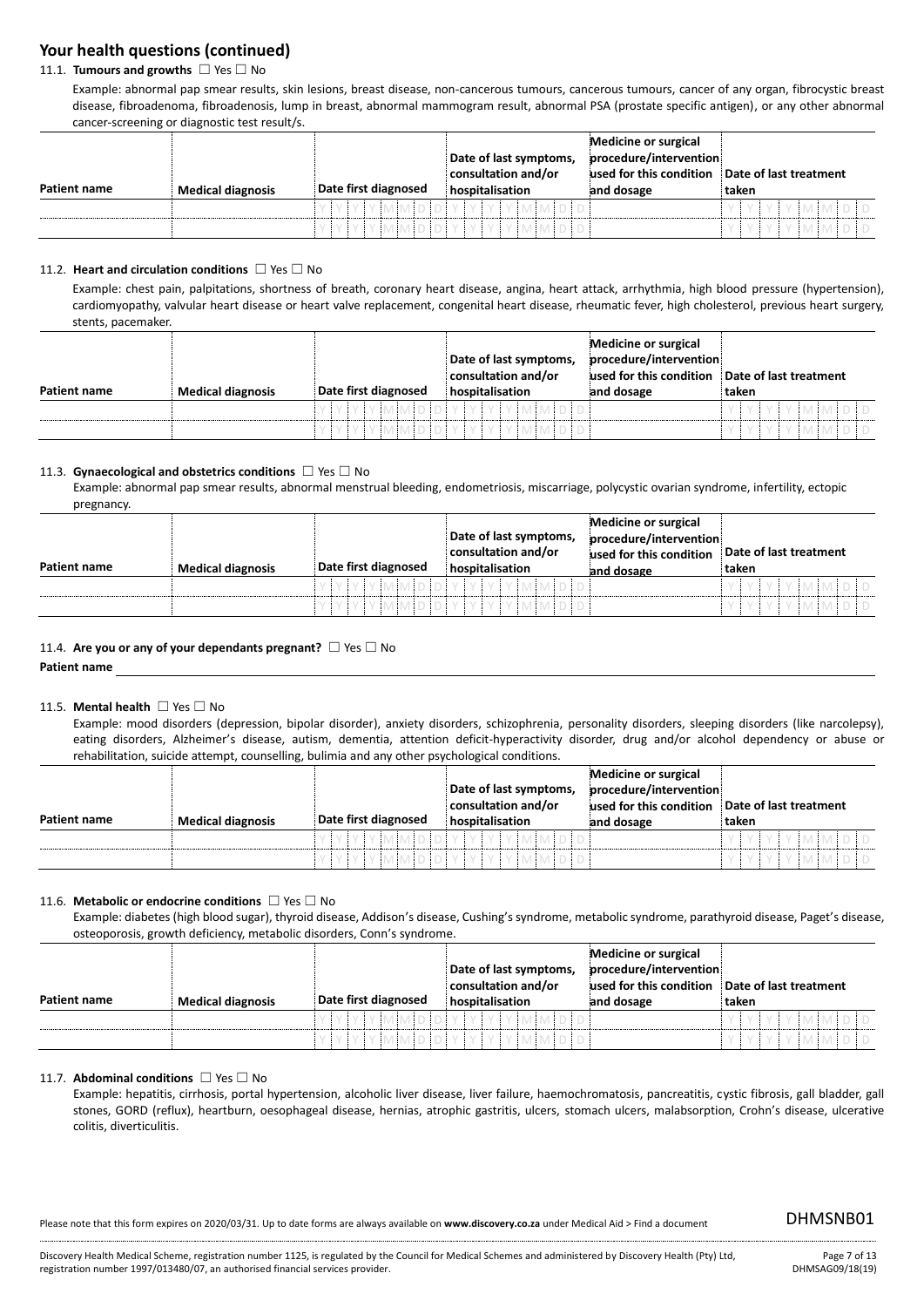| Patient name | <b>Medical diagnosis</b> | Date first diagnosed | Date of last symptoms,<br>consultation and/or<br>hospitalisation | Medicine or surgical<br>procedure/intervention<br>used for this condition<br>and dosage | Date of last treatment<br>taken |
|--------------|--------------------------|----------------------|------------------------------------------------------------------|-----------------------------------------------------------------------------------------|---------------------------------|
|              |                          | EN A EN A EIN EIN E  | V.                                                               |                                                                                         | EMEME DE D                      |
|              |                          |                      | EY EY EV EMEMED ED EY EY EY EV EMEMED ED.                        |                                                                                         | Y I MI MI DI D                  |

#### 11.8. **Brain and nerve conditions** ☐ Yes ☐ No

Example: stroke, epilepsy, multiple sclerosis, motor neuron disease, myasthenia gravis, migraine, cerebral palsy, Parkinson's disease, paraplegia, hemiplegia, quadriplegia, spinal cord injury, hydrocephalus, vetriculo-peritoneal shunt (VP shunt), mental retardation, CVA, bleeding on the brain.

| Patient name | <b>Medical diagnosis</b> | Date first diagnosed | Date of last symptoms,<br>consultation and/or<br>hospitalisation | Medicine or surgical<br>procedure/intervention<br>used for this condition<br>and dosage | Date of last treatment<br>taken |
|--------------|--------------------------|----------------------|------------------------------------------------------------------|-----------------------------------------------------------------------------------------|---------------------------------|
|              |                          |                      |                                                                  |                                                                                         |                                 |
|              |                          |                      | IY IY IMIMIDIDIY IY IY IY IMIMIDID'                              |                                                                                         | . V EMEMED ED.<br>V             |
|              |                          |                      | YYYMMODYYYYYMMDO                                                 |                                                                                         | IY I Y I M I M I D I D<br>V     |

#### 11.9. **Breathing and respiratory conditions** ☐ Yes ☐ No

Example: asthma, chronic obstructive pulmonary disease, bronchiectasis, tuberculosis, bronchitis or emphysema, cystic fibrosis, sarcoidosis, pneumonia.

|              |                          |                      |                                             | Medicine or surgical     |                        |
|--------------|--------------------------|----------------------|---------------------------------------------|--------------------------|------------------------|
|              |                          |                      | Date of last symptoms,                      | procedure/intervention   |                        |
|              |                          |                      | consultation and/or                         | jused for this condition | Date of last treatment |
| Patient name | <b>Medical diagnosis</b> | Date first diagnosed | hospitalisation                             | and dosage               | taken                  |
|              |                          |                      | EY EY EV EMEMED ED E Y EY EY EV EMEMED ED E |                          | FY EMEMED ED.          |
|              |                          |                      | MIDIDI<br>- EM E                            |                          |                        |

#### 11.10. **Musculoskeletal (back, bone and muscle pain)** ☐ Yes ☐ No

Example: arthritis (any form), ongoing neck and/or back pain, ankylosing spondylitis, lupus, Sjögren's syndrome, scleroderma, polymyositis, dermatomyositis, polyarteritis nodosa, Wegener's granulomatosis, sarcoidosis, fibromyalgia, degenerative disc disease, scoliosis, kyphosis, spinal stenosis, neurogenic bladder, gout, fractures, physical disability.

|                     |                          |                                  | Date of last symptoms,<br>consultation and/or | Medicine or surgical<br>procedure/intervention<br>used for this condition | Date of last treatment |
|---------------------|--------------------------|----------------------------------|-----------------------------------------------|---------------------------------------------------------------------------|------------------------|
| <b>Patient name</b> | <b>Medical diagnosis</b> | Date first diagnosed             | hospitalisation                               | and dosage                                                                | taken                  |
|                     |                          | EV EV EV EMEMED ED E V E V E V E | IYIMIMIDIDI                                   |                                                                           | . Y I MI MI DI D<br>V. |
|                     |                          |                                  | EY EY EV EMEMED ED EY EY EY EV EMEMED ED E    |                                                                           | YIMIMIDID              |

### 11.11. **Kidney or urinary conditions including current or past dialysis** ☐ Yes ☐ No

Example: kidney and/or renal failure, kidney stones, recurrent urinary infections, glomerulonephritis, nephrotic syndrome, polycystic kidney disease, urinary incontinence, bladder infections, other bladder or kidney problems.

| Patient name | <b>Medical diagnosis</b> | Date first diagnosed | Date of last symptoms,<br>consultation and/or<br>hospitalisation | Medicine or surgical<br>procedure/intervention<br>used for this condition<br>and dosage | Date of last treatment<br>taken |
|--------------|--------------------------|----------------------|------------------------------------------------------------------|-----------------------------------------------------------------------------------------|---------------------------------|
|              |                          | vimiminini vi v      | v + v                                                            |                                                                                         | <b>IMIMIDID</b>                 |
|              |                          | IYIYIMIMIDIDIYIYI    |                                                                  |                                                                                         |                                 |

#### 11.12. **Blood conditions** ☐ Yes ☐ No

Example: deep vein thrombosis, anaemia, ITP (platelet deficiency), polycythaemia vera, blood clotting diseases, leukaemia, lymphoma, pulmonary embolus, haemophilia and other bleeding disorders.

|              |                          |                      | Date of last symptoms,<br>consultation and/or | Medicine or surgical<br>procedure/intervention<br>used for this condition | Date of last treatment |
|--------------|--------------------------|----------------------|-----------------------------------------------|---------------------------------------------------------------------------|------------------------|
| Patient name | <b>Medical diagnosis</b> | Date first diagnosed | hospitalisation                               | and dosage                                                                | taken                  |
|              |                          |                      | Y EY EY EY ENEMED FOLLY EY EY EN ENED FOL     |                                                                           | EYİMİMİDİD<br>VIVI     |
|              |                          |                      | Y EY EY EY EMEMED ED EY EY EY EY EMEMED ED E  |                                                                           | IMIMIDID<br>V<br>V     |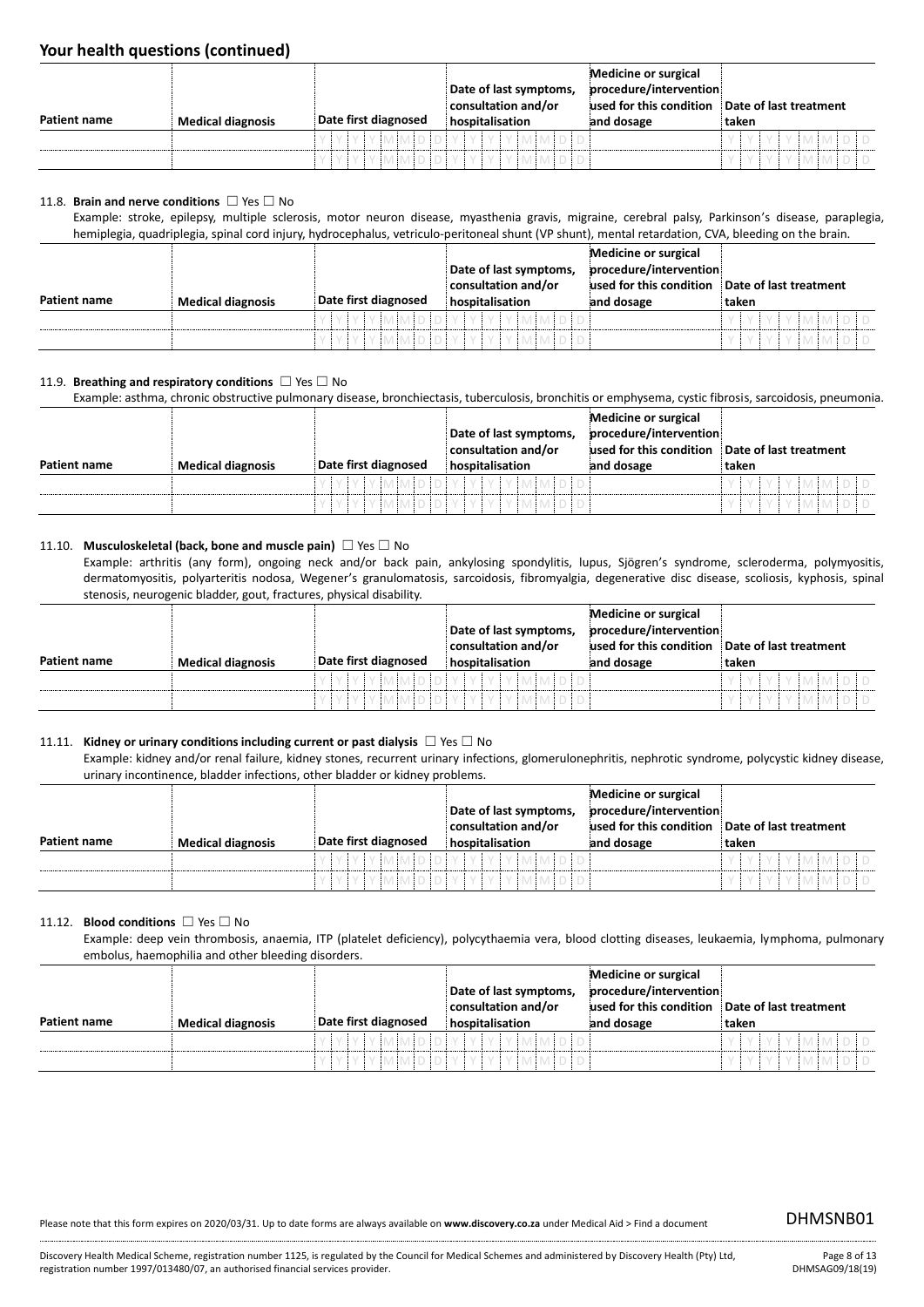11.13. **Eye conditions** ☐ Yes ☐ No

Example: cataract, keratoconus, corneal ulcer, uveitis, glaucoma, squint, ptosis, any abnormality of eyelids, retinopathy, macular degeneration, cornea transplant, eye surgery, blurry vision, blindness (partial or full), retinal detachment.

|              |                          |                      | Date of last symptoms,<br>consultation and/or | Medicine or surgical<br>procedure/intervention<br>used for this condition | Date of last treatment |
|--------------|--------------------------|----------------------|-----------------------------------------------|---------------------------------------------------------------------------|------------------------|
| Patient name | <b>Medical diagnosis</b> | Date first diagnosed | hospitalisation                               | and dosage                                                                | taken                  |
|              |                          |                      | IVIMIMIDIDIYIYIYIYIMIMIDID                    |                                                                           | FYIMIMIDID             |
|              |                          | MIMININI             |                                               |                                                                           |                        |

#### 11.14. **Ear, nose and throat (ENT) and dentistry conditions** ☐ Yes ☐ No

Example: chronic otitis media (middle ear infection), chronic otitis externa, hearing problems, hearing aid, cochlear implant, tonsillitis, adenoiditis, vertigo, deafness, sinus problem, nasal surgery, dental treatment or dental surgery.

|              |                          |                      | Date of last symptoms,<br>consultation and/or | Medicine or surgical<br>procedure/intervention<br>used for this condition | Date of last treatment |
|--------------|--------------------------|----------------------|-----------------------------------------------|---------------------------------------------------------------------------|------------------------|
| Patient name | <b>Medical diagnosis</b> | Date first diagnosed | hospitalisation                               | and dosage                                                                | taken                  |
|              |                          | 'vivimiminin'yi      | IMIMIDID                                      |                                                                           | . Imimidid             |
|              |                          | YIYIMIMIDIDIYI       | IYIYIYIMIMIDID                                |                                                                           | IMIMIDID               |

### 11.15. **Male urogenital conditions** ☐ Yes ☐ No

Example: prostate disorders, urogenital defects, varicocele, tumours, undescended testes, phimosis, urinary incontinence.

|                     |                          |                      | Date of last symptoms,<br>consultation and/or | <b>Medicine or surgical</b><br>procedure/intervention<br>used for this condition | Date of last treatment |
|---------------------|--------------------------|----------------------|-----------------------------------------------|----------------------------------------------------------------------------------|------------------------|
| <b>Patient name</b> | <b>Medical diagnosis</b> | Date first diagnosed | hospitalisation                               | and dosage                                                                       | taken                  |
|                     |                          |                      | Y EV EMEMED ED E V E V E V E V EMEMED ED E    |                                                                                  | e Finalinal di D       |
|                     |                          | IN A ENTER E VE      |                                               |                                                                                  |                        |

11.16. **Are you or any of your dependants expecting to have medical investigations or surgery or planning hospitalisation or treatment in the next 12 months or have you been admitted to hospital/seen in casualty in the last 12 months? □ Yes □ No** 

|              |                          |                      | Date of last symptoms,<br>consultation and/or | Medicine or surgical<br>procedure/intervention<br>used for this condition | Date of last treatment |
|--------------|--------------------------|----------------------|-----------------------------------------------|---------------------------------------------------------------------------|------------------------|
| Patient name | <b>Medical diagnosis</b> | Date first diagnosed | hospitalisation                               | and dosage                                                                | taken                  |
|              |                          | IMIMIDIDIYI          |                                               |                                                                           | IMMDID                 |
|              |                          | YIYIMIMIDIDIYI       | 'I Y I Y I MI MI DI D                         |                                                                           |                        |

11.17. **Have you or any of your dependants received or not yet received medical advice or treatment for symptoms, not yet diagnosed by a medical professional, in the last 12 months before this application?** ☐ Yes ☐ No

| Patient name | <b>Medical diagnosis</b> | Date first diagnosed | Date of last symptoms,<br>consultation and/or<br>hospitalisation | Medicine or surgical<br>procedure/intervention<br>used for this condition<br>and dosage | Date of last treatment<br>taken |
|--------------|--------------------------|----------------------|------------------------------------------------------------------|-----------------------------------------------------------------------------------------|---------------------------------|
|              |                          |                      | FY Y Y MIMINI DI Y Y Y Y Y MIMI DI DI                            |                                                                                         | IYIYIMIMIDID                    |
|              |                          | YMMDDIYYYYY          | IMIMIDIDI                                                        |                                                                                         | EVIMINIDID                      |

#### 11.18. **Have you or any of your dependants been diagnosed with or received treatment for, any condition or symptom not mentioned in the questions above, in the last 12 months before this application?** ☐ Yes ☐ No

| <b>Patient name</b> | <b>Medical diagnosis</b> | Date first diagnosed | Date of last symptoms,<br>consultation and/or<br>hospitalisation | <b>Medicine or surgical</b><br>procedure/intervention<br>used for this condition<br>and dosage | Date of last treatment<br>taken |
|---------------------|--------------------------|----------------------|------------------------------------------------------------------|------------------------------------------------------------------------------------------------|---------------------------------|
|                     |                          |                      | YYYYMMIDIDIYYYYYMMIDID                                           |                                                                                                | <u>Iviyimimidid</u>             |
|                     |                          |                      | YYYMMDDYYYYYMMDD                                                 |                                                                                                | iy iy iy imimid id              |
|                     |                          |                      |                                                                  |                                                                                                |                                 |
|                     |                          |                      |                                                                  |                                                                                                |                                 |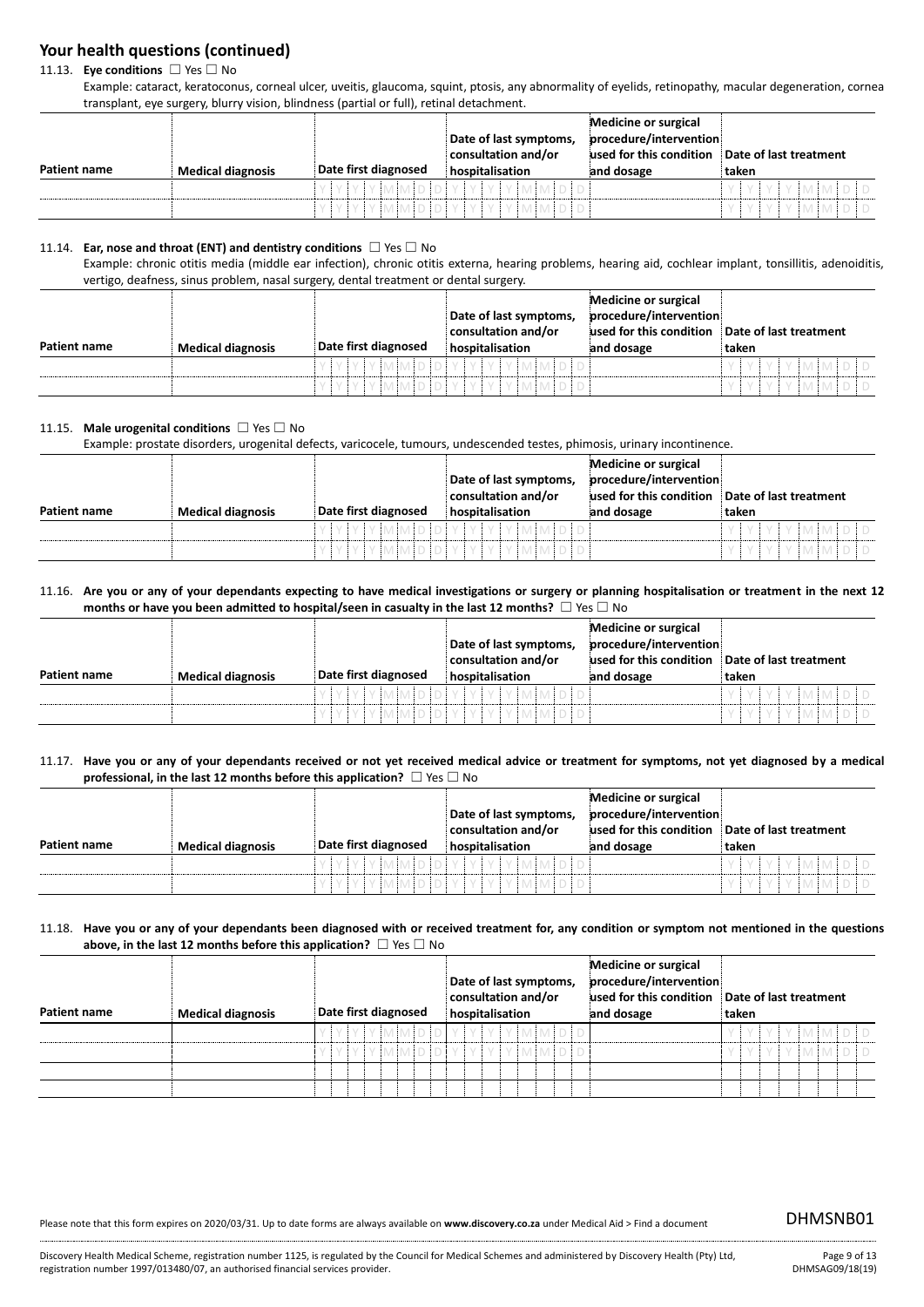#### **HIV**

If you, or one or more of your dependants, are HIV-positive, you or they must call us on **0860 99 88 77** within seven working days from the date we activate your Discovery Health Medical Scheme membership. We treat this information in the strictest confidence. If you, or one or more of your dependants are HIV-positive, it is in your interest to register on the HIVCare Programme. Discovery Health Medical Scheme may have waiting periods that apply in certain circumstances. This means there may be a set time period before Discovery Health Medical Scheme starts paying for any general or specific medical conditions. A 12-month condition specific waiting period may therefore apply to this condition. If you do not let us know about your HIV status within 7 days of your membership being active, we may end your Discovery Health Medical Scheme membership.

### **12. Our Privacy Statement – How we will process and disclose your personal information and communicate with you**

#### **Definitions**

**The Scheme** refers to Discovery Health Medical Scheme, registration number 1125, registered with the Council for Medical Schemes.

**Administrator** refers to Discovery Health (Pty) Ltd, registration number 1997/013480/07, an authorised financial services provider, the administrator and managed care organisation for Discovery Health Medical Scheme and a subsidiary of the Discovery Group.

**Discovery** Group refers to Discovery Limited, registration number 1999/007789/06, including all subsidiaries of the group. Subsidiaries in the Group are authorised financial services providers.

You and your refers to the member and your registered dependants on your medical scheme plan.

**Your personal information refers** to personal information about you, your spouse, your dependants, your beneficiaries, and your employees (as relevant). It includes information about health, financial status, gender, age, contact numbers and addresses.

**Process(ing) (of)** information means the automated or manual activity of collecting, recording, organising, storing, updating, distributing and removing or deleting personal information.

**Competent person** means anyone who is legally competent to consent to any action or decision being taken for any matter concerning a member or dependant for example a parent or legal guardian.

- 1. When you engage with the Scheme and Administrator, you trust us with personal information about yourself, your family, and in some cases, your employees. We are committed to protecting your right to privacy.
- 2. The purpose of this Privacy Statement is to set out how we collect, use, share and otherwise process your personal information, in line with the Protection of Personal Information Act ("POPIA").
- 3. You have the right to object to the processing of your personal information and have a choice whether or not to accept these terms and conditions. However, it is important to note that the Scheme and Administrator require your acceptance to activate and service your medical scheme membership. If you do not accept these terms and conditions, we cannot activate and service your medical scheme membership.
- 4. The Scheme and Administrator will keep your personal information confidential. You may have given us this information yourself or we may have collected it from other sources. If you share your personal information with any third parties, we will not be responsible for any loss suffered by you or your employer (where applicable).
- 5. You understand that when you include your spouse and/or dependents on your application, we will process their personal information for the activation of the policy/benefit and to pursue their legitimate interest. We will furthermore process their information for the purposes set out in this Privacy Statement.
- 6. If you are an employer, you agree to indemnify the Scheme and Administrator against any loss or damage, direct or indirect, that an employee suffers because of any unauthorised use of your employees' personal information.
- 7. If you are giving consent for a person under 18 (a minor) you confirm that you are a competent person and that you have authority to give their consent for them.
	- You agree that the Scheme and Administrator may process your personal information for the following purposes:
	- To verify the accuracy, correctness, completeness of any information provided(or not) to the scheme in the course of processing an application for membership or a benefit or processing a claims
	- for the administration of your health plan;
	- for the provision of managed care services to you on your health plan;
- for the provision of relevant information to a contracted third party who requires this information in order to provide a healthcare service to you on your health plan;
- to profile and analyse risk;
- to share your personal information with external health specialists for them to assess or evaluate certain clinical information, in the event that you are subject to such a clinical assessment.

Examples of how this will happen include:

- i. Sharing your personal information with your chosen financial adviser during the application process to help the Administrator, if necessary, while we process your membership application;
- ii. Getting your personal information from other relevant sources. including medical practitioners, contracted service providers, financial advisers, credit bureaus, entities that are part of Discovery Group or industry regulatory bodies ("relevant sources") and further processing of such information to consider your membership application, to conduct underwriting or risk assessments, or to consider a claim for medical expenses. We may (at any time and on an ongoing basis) verify with the relevant sources that your personal information is true, correct and complete;If you have joined as a member of an employer group, getting from and sharing with your employer information that is relevant to your application;
- iii. Communicating with you about any changes in your health plan, including your contributions or changes and enhancements to the benefits you are entitled to on the health plan you have chosen;

Transferring your personal information outside the borders of the Republic of South Africa where appropriate, for example to administer international emergency or treatment benefit and Africa Benefit, or if you provide an email address which is hosted outside the borders of South Africa, or for processing, storage or academic research. We will ensure that anyone to whom we pass your personal information agrees to treat your information with the same level of protection as we are obliged to if a third party asks the Scheme and Administrator for any of your personal information, we will share it with them only if:

- you have already given your consent for the disclosure of this information to that third party; or
- we have a legal or contractual duty to give the information to that third party.
- 8. The Scheme and the Administrator will provide your personal information to any other entity within the Discovery Group with whom you or your dependant/s already have a relationship; or where you or your dependant/s have applied for a product, service or benefit from such entity. This information will be provided for the administration of your or your dependant/s products or benefits with other entities within the Discovery Group.
- 9. The Scheme and Administrator may share and combine all your personal information for any one or more of the following purposes:
	- market, statistical and academic research; and
	- to customise our benefits and services to meet your needs.

Your personal information may be shared with third parties such as academics and researchers, including those outside South Africa. We ensure that the academics and researchers will keep your personal information confidential and all data will be made anonymous to the extent possible and where appropriate. No personal information will be made available to a third party unless that third party has agreed to abide by strict confidentiality protocols that we require. If we publish the results of this research, you will not be identified by name. If we want to share your personal information for any other reason, we will do so only with your permission.

10. By signing this application form, you authorise the Scheme and Administrator to obtain and share information about your creditworthiness with any credit bureau or credit providers' industry association or industry body. This includes information about credit

Please note that this form expires on 2020/03/31. Up to date forms are always available on **www.discovery.co.za** under Medical Aid > Find a document DHMSNB01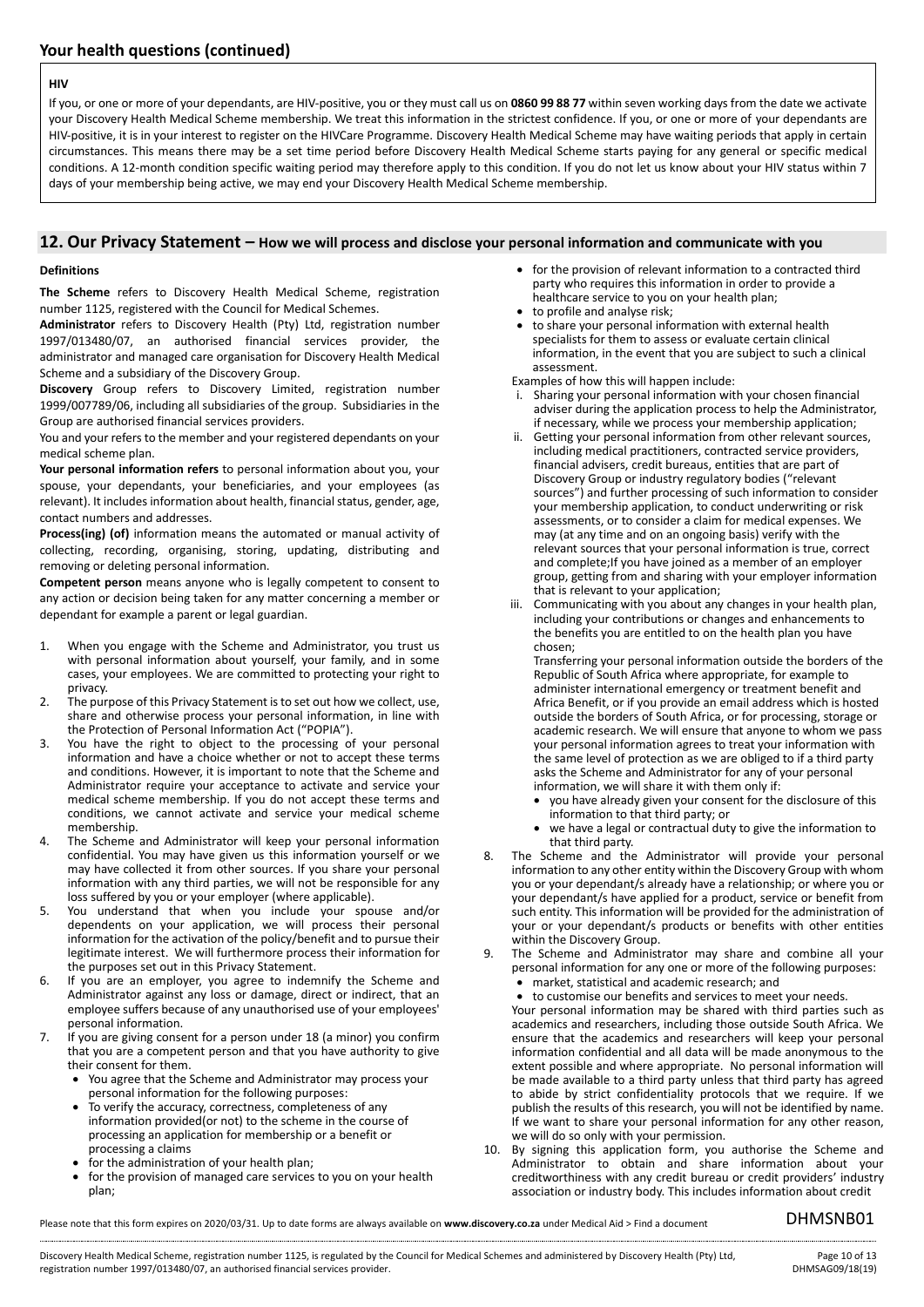## **Our Privacy Statement (continued)**

history, financial history, judgments, default history and sharing of information for purposes of risk analysis, tracing and any related purposes.

- 11. We may process your information using automated means (without human intervention in the decision making process) to make a decision about you or your application for any product or service. You may query the decision made about you.
- 12. The Scheme and Administrator have the right to communicate with you electronically about any changes on your health plan, including your contributions or changes and improvements to the benefits you are entitled to on the health plan you have chosen.
- 13. The Scheme and Administrator have a duty to keep you updated about any offers and new products that are made available from time to time. The Scheme, Administrator, any entity within the Discovery Group and contracted third-party service providers may communicate with you about these.
- 14. Please let the Administrator know if you do not wish to receive any direct telephonic marketing.
- 15. You have the right to know what personal information the Scheme holds about you. If you wish to receive this information please complete a 'PAIA Form to Request Access to Records' on **www.discovery.co.za/medical-aid/about-discovery-health-medicalscheme** and specify the information you would like. We will take all reasonable steps to confirm your identity before providing details of your personal information.

We are entitled to charge a fee for this service and will let you know what it is at the time of your request.

- 16. You agree that the Scheme and Administrator may keep your personal information until you ask us to delete or destroy it. You have the right to ask us to update, correct or delete your personal information, unless the law requires us to keep it. Where we cannot delete your personal information, we will take all practical steps to de-personalise it.
- 17. Where the Scheme and Administrator are required by law to collect and keep personal information, we shall do so. At a minimum, this includes the following:
- Signature of main applicant **Date Y Y Y Y A W A D D** Date Y O W M D Date N D Date N D D Ate

**The main applicant must sign and date any changes.**

**Please only sign if you have read and understand this statement** 

- Medical Schemes Act, 1998
- The Consumer Protection Act, 2008
- The Protection of Personal Information Act, 2013
- Electronic Communications and Transactions Act, 2002
- Promotion of Access to Information Act, 2002
- Legislation specific to Discovery Health (Pty) Ltd only:
- Financial Advisory and Intermediary Services Act, 2002
- 18. You agree that the Scheme and Administrator may transfer your personal information outside South Africa:
	- if you give us an email address that is hosted outside South Africa; or
	- to administer certain services, for example, cloud services.

When we share your information to administer certain services, we will ensure that any country, company or person that we pass your personal information to agrees to treat your information with the same level of protection as we are obliged to.

- 19. If the Scheme or Administrator becomes involved in a proposed or actual amalgamation, transfer or merger, acquisition or any form of sale of any assets, as appropriate, we have the right to share your personal information with third parties in connection with the transaction. In the case of such an event, the new entity will have access to your personal information.
- The Scheme may change this Privacy Statement at any time. The current version is available on **www.discovery.co.za**.
- 21. If you believe that the Scheme or Administrator have used your personal information contrary to this Privacy Statement, you have the right to lodge a complaint with the Information Regulator, under POPIA, but we encourage you to first follow our internal complains process to resolve the complaint. We explain the complaints and disputes process on the website www.discovery.co.za. Contact details for the Information Regulator: The Information Regulator (South Africa) |SALU Building | 316 Thabo Sehume Street | Pretoria | Tel: 012 406 4818 | Fax: 086 500 3351 | **inforeg@justice.gov.za**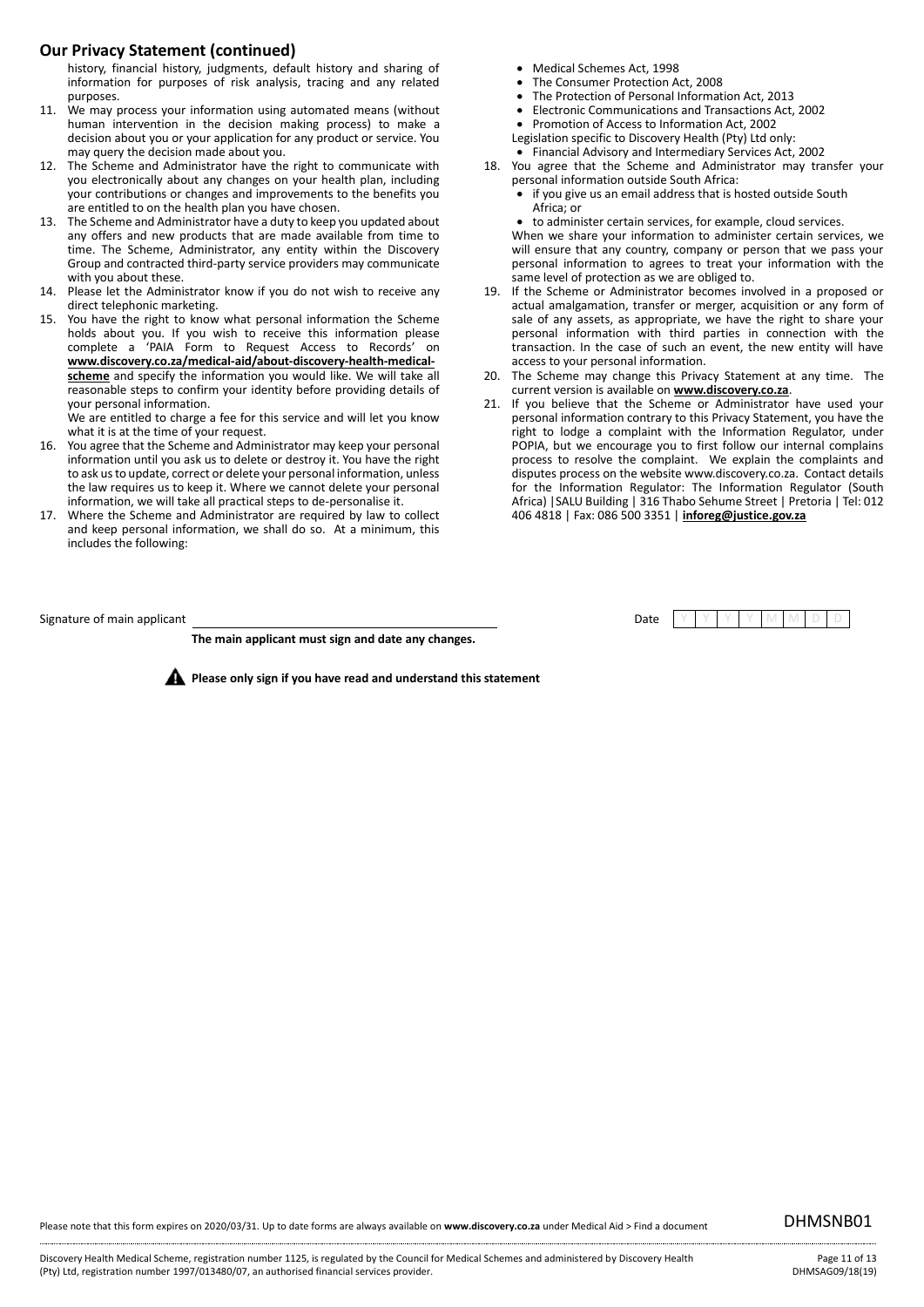## **13. Discovery Health Medical Scheme rules for membership**

#### **Definitions**

**The Scheme** refers to Discovery Health Medical Scheme, registration number 1125, registered with the Council for Medical Schemes.

**Administrator** refers to Discovery Health (Pty) Ltd, registration number 1997/013480/07, an authorised financial services provider, the administrator and managed care organisation for Discovery Health Medical Scheme and a subsidiary of the Discovery Group.

**Discovery Group** refers to Discovery Limited, registration number 1999/007789/06, including all subsidiaries of the group. Subsidiaries in the Group are authorised financial services providers.

#### 13.1. *Scheme rules for membership*

The rules of the Scheme record your rights and responsibilities for your membership. They may change from time to time. You may ask us for a copy of these rules at any time or view these rules on www.discovery.co.za.

When you sign this application, you confirm that you have read and understood these rules and you agree that you and those you apply for will be bound by them.

Where applicable you also acknowledge and confirm that you, your financial adviser, or your employer, may communicate with us on this application and your membership of the Scheme.

You give permission that the Scheme or Administrator can share your medical information and other relevant Personal Information about you and your dependant/s with your chosen financial adviser. The information will be shared so that he or she can help us if necessary while we process your membership application.

Please speak to your financial adviser or the Administrator if there is anything you do not understand.

#### 13.2. *Who you are applying for*

You may apply to join the Scheme on your own or together with other people – your spouse, your partner and people who are financially dependent on you as defined in the Scheme rules, as referred to above. For anyone to be treated as financially dependent for this application, you must have a responsibility to provide financially for that dependant. The Scheme or Administrator might ask you to give us proof of financial or legal responsibility.

You may be called the principal member or main member in our future communications to you.

#### 13.3. *Acting for others*

You confirm you have the right to act for others.

By signing this document, you confirm that:

- you have the right to apply for membership and to act for those you apply for in any matter relating to this application.
- you have received permission from your spouse/partner and any dependant(s) over 18 to act for them in any matter relating to this application.

#### 13.4. *Giving and getting information*

#### **You must give true, correct and complete information.**

To consider your application for membership, the Scheme must learn more about you and those you apply for.

Information about you and those you apply for must be true, correct and complete. This includes the details you give in this application form and in future dealings with us. It is important that you tell us about any medical condition, symptom or illness relating to you or those you apply for, even if you do not consider it relevant to your application. We may ask those you apply for who are 18 and older for more information about themselves.

#### **Your legal address**

The Scheme or Administrator will send documents to you at the address you indicated as the communication channel you prefer to be contacted on. If it is necessary to send you any legal notices or

summonses, our legal team will serve these at the physical address you have given, or at any other address you have given us. It is your responsibility to make sure we have the correct address for you.

#### **The Scheme and Administrator may record telephone calls**

The Scheme and Administrator may record telephone conversations with you and with those you apply for.

The recordings and all information we get during the recordings will be processed and kept as required by law.

#### **The Scheme and Administrator may get information about you from other relevant sources**

The Scheme and Administrator may (at any time and on an ongoing basis) obtain your personal information from other relevant sources, including medical practitioners, contracted service providers, financial advisers, credit bureaus, entities that are part of Discovery Group or industry regulatory bodies ("relevant sources") and further process such information to consider your membership application, to conduct underwriting or risk assessments, or to consider a claim for medical expenses. We may (at any time and on an ongoing basis) verify with the relevant sources that your personal information is true, correct and complete.

You give your permission that the Scheme and Administrator may get any information that is relevant to your application from your employer.

#### **Tell the Scheme or Administrator immediately if your information changes**

You, your employer or your financial adviser must tell the Scheme or Administrator in writing if any of the information you gave, in your application for membership, changes between the day you sign this document and the day your membership starts. This includes information about your health and the health of those you apply for. We need advance notice of any administrative changes such as cancellation of membership, as we do not accept backdated changes.

#### **When the Scheme may cancel your membership/s**

The Scheme may cancel any membership if you and those you apply for:

- do not give us information that later turns out to be relevant to this application.
- give us any information that is not true, correct and complete.
- do not tell us about any relevant changes (including about your health and the health of those you apply for) between the day you sign this document and the day cover starts.

Providing false information may lead to criminal charges being brought against you.

You will have to pay any amount owing to the Scheme as a result of this cancellation.

#### 13.5. *About becoming a member*

#### **The Scheme might not pay for certain expenses immediately after you become a member**

The Scheme may have waiting periods that apply in certain circumstances. This means there may be a set time period before the Scheme starts paying for any general or specific medical conditions. We will advise if any waiting periods apply. Please speak to your financial adviser or the Administrator with regard to any waiting periods applicable to your membership and the memberships of those you apply for.

#### **Resign from current medical schemes when accepted**

It is illegal to be a member of more than one medical scheme at the same time. You and those you apply for must resign from your current medical schemes when you receive notice from the Scheme by letter, email or SMS telling you that you and those you apply for have been accepted.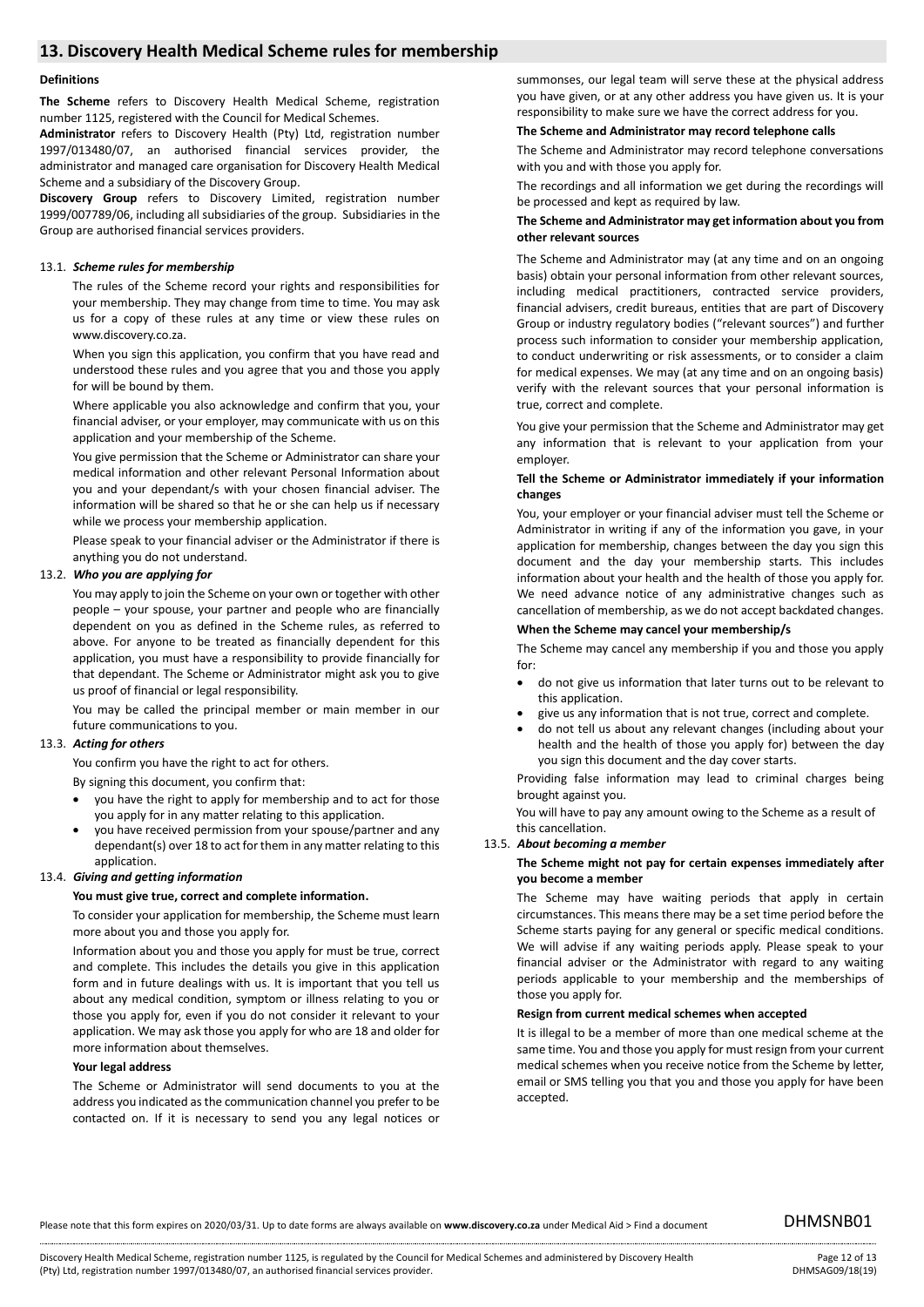## **Discovery Health Medical Scheme rules for membership (continued)**

#### **You must ensure contributions are paid on time**

As the main member of the Scheme, you are responsible for ensuring that your contributions and the contributions of those you apply for are paid on time every month to avoid suspension of benefits. The Scheme has the right to amend monthly contributions and benefits from time to time with prior notification.

#### 13.6. *Repaying money owed to the Scheme*

The Scheme has the right at any time to collect from you any amount that you owe.

We will notify you if there is any amount that you owe to the Scheme.

Signature of main applicant Date Y Y Y Y M M D D

**You must repay any medical savings owing if you leave the Scheme.**

When you become a member, depending on the plan you chose, you may have money available in advance to use for medical expenses during the year. This money is allocated to an account called the 'Medical Savings Account'. If you leave the Scheme before the year is up, you must repay the portion of medical savings you have used that is more than you have paid back to the Scheme over the year.

By signing this form, you agree that any money you owe to the Scheme may be deducted from any future claim payment amounts that are due to be paid to you.

**Please only sign if information is true, complete and correct.**

Discovery Health Medical Scheme is a registered medical scheme and regulated by the Council for Medical Schemes (CMS). The CMS contact details are as follows: Email: complaints@medicalschemes.com | Customer Care Centre: 0861 123 267 | Website: www.medicalschemes.com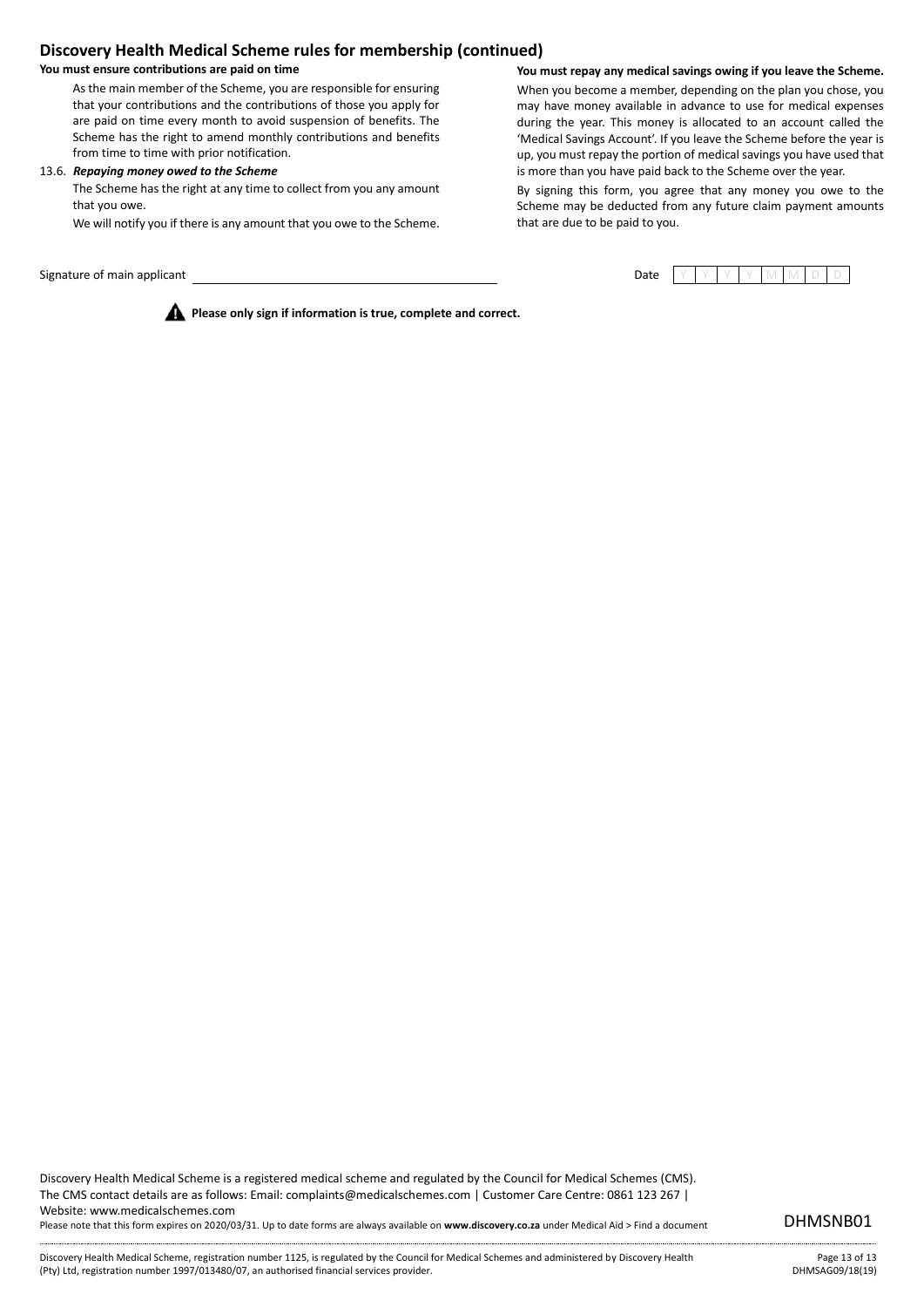## **Application to join Vitality 2019**



#### **Contact us**

Tel: 0860 99 88 77, PO Box 653574, Benmore 2010, www.discovery.co.za

#### **Purpose of the form**

Thank you for deciding to apply to join Discovery Vitality. This document is an application form for membership. It also contains some rules for membership. Please make sure you read and understand these rules.

#### **What you must do**

- Please print this form in its entirety, please print clearly.
- Read and understand the membership rules.
- Sign the application form.
- Submit the form by email at vitalitysales@discovery.co.za or by fax to (011) 539 25 09.

| Main applicant's name and surname                                                                  |     |                  |  |
|----------------------------------------------------------------------------------------------------|-----|------------------|--|
| Main applicant's ID number                                                                         |     | *Employer number |  |
| Health membership number                                                                           |     |                  |  |
| Vitality commencement date<br>$\mathbf{a}$ , and a set of $\mathbf{a}$ , and a set of $\mathbf{a}$ | /20 | $\cdots$         |  |

\*An employer number is only required for member's whose employers will pay for their Vitality premium.

## **1. Banking details and payment date**

If you are paying your own Vitality contribution, please complete this section.

| Bank name      |                                              |
|----------------|----------------------------------------------|
| Branch name    | Branch code                                  |
| Account number | Type of account $\Box$ Cheque $\Box$ Savings |
| Account holder |                                              |
|                |                                              |

Accountholder's signature **Signature Signature of main applicant Signature of main applicant** 

**Please note:** If you are using someone else's bank account, the accountholder must sign above to confirm and consent to this.

If your activation request reaches Vitality between the 1st and 15th of the month, the policy will be effective from the first of the current month. If you activate Vitality between the 16th and last day of the month, the policy will be effective from the first of the following month.

If your membership is not activated in time for the debit order collection, your first premium will be collected with the next debit order unless it has been paid in the interim.

You confirm that the account information provided above is an account in your name and as such you have the right to give Discovery Vitality (Pty) Ltd the authority to debit such on a monthly basis.

You confirm that the account listed above is compliant with the Financial Intelligence Centre Act ("FICA").

## **2. Vitality premiums for 2019**

|                    | Vitality               |
|--------------------|------------------------|
| Member             | R <sub>259</sub>       |
| Member $+1$        | R309                   |
| Member $+2$        | R359                   |
|                    | <b>Vitality Active</b> |
| Member 18-30 years | R45                    |
| Member 30+ years   | <b>RA5</b>             |

Members of most medical schemes administered by Discovery Health (Pty) Ltd have access to Vitality Move, a free Discovery Vitality programme that rewards you for taking steps toward a healthy lifestyle. Upgrade for R39 per member and get up to R300 back on monthly shopping, gym and movies.

## **The Discovery Card**

Discovery Card is a Visa credit card which boosts Vitality rewards. Vitality members get better savings and bigger rewards. Get the Card and Get Rewarded. Would you like to apply for a Discovery Card? □ Yes □ No

**Please note:** When assessing your Discovery Card application, a credit check will be done. An accredited consultant will phone you to complete the application. A Discovery Card will only be issued if you meet the credit approval criteria.

You give consent to Discovery Vitality to share information with Discovery Card to facilitate this application process □ Yes □ No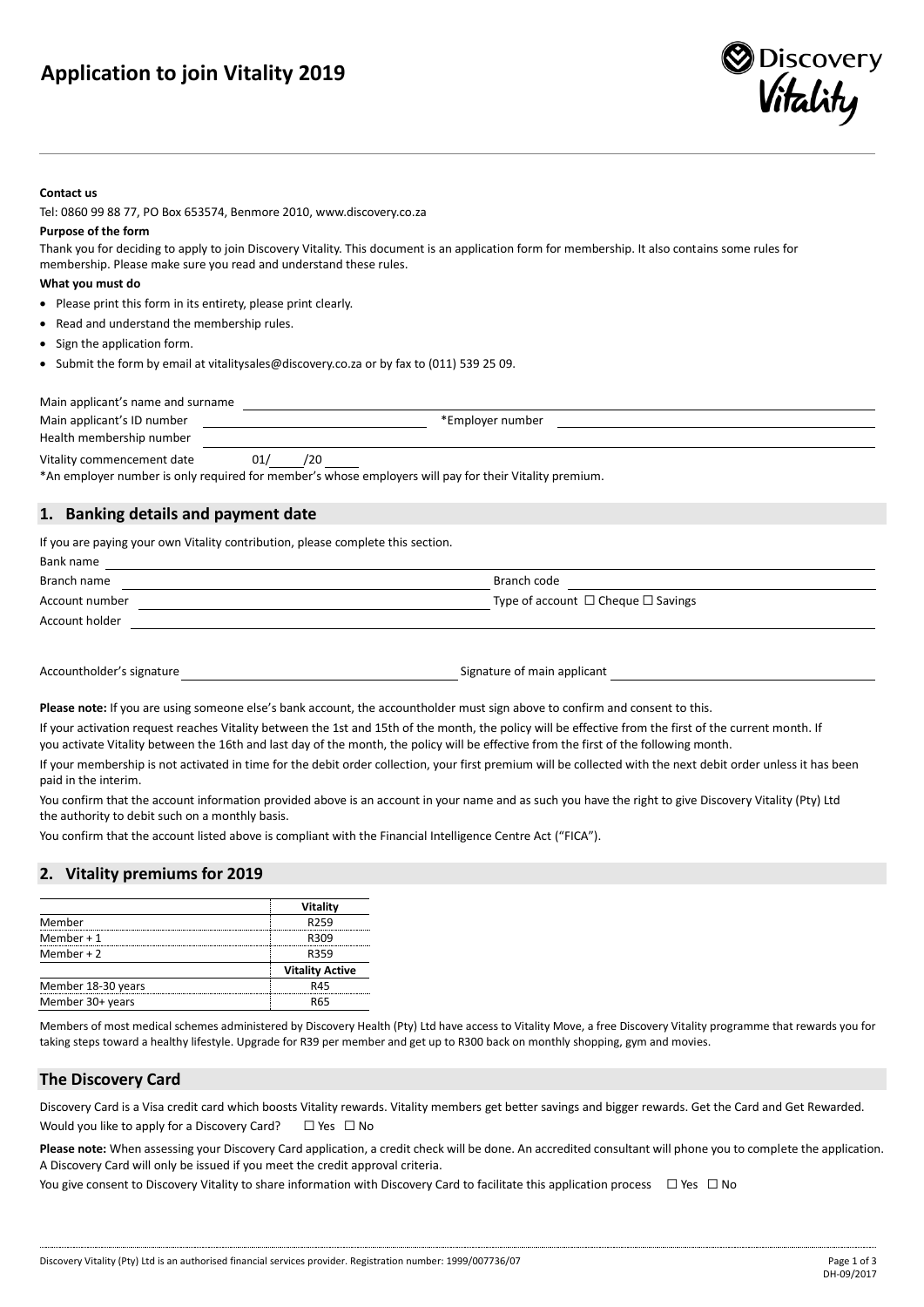## **3. Our Privacy Statement**

#### 1. Definitions

- 1.1. We, us and our refers to Discovery Vitality (Pty) Ltd.
- 1.2. **You and your** refers to the owner of the Vitality Policy.
- 1.3. **Your personal information** refers to personal information about you, your spouse, your dependents, your beneficiaries and your employees (as relevant). It includes information about health, financial status, gender, age, contact numbers and addresses.
- 1.4. **Process information** means the automated or manual activity of collecting, recording, organising, storing, updating, distributing and removing or deleting personal information.
- 1.5. **Competent person** means anyone who is legally competent to consent to any action or decision being taken for any matter concerning a child, for example a parent or legal guardian.
- 2. When you engage with us, you trust us with personal information about yourself, your family, and in some case, your employees. We are committed to protecting your right to privacy.
- The purpose of this Privacy Statement is to set out how we collect, use, share and otherwise process your personal information, in line with the Protection of Personal Information Act ("POPIA").
- 3. You have the right to object to the processing of your personal information. It is voluntary to accept these terms and conditions. However, we require your acceptance to activate and service your Vitality policy. This means that if you do not accept, we cannot activate and service your Vitality Policy.
- 4. We will keep your personal information confidential. You may have given us this information yourself or we may have collected it from other sources. If you share your personal information with any third parties, we will not be responsible for any loss suffered by you, your dependants, your beneficiaries, your spouse or your employees>.
- 5. You warrant that when you give us personal information about your dependants, beneficiaries, spouse, or employees, you have received their permission to share their personal information with us for the purposes set out in this Privacy Statement and any other related purposes.
- 6. If you are an employer, you agree to indemnify us against any loss or damage, direct or indirect, that an employee suffers because of the unauthorised use of your employees' personal information.
- 7. If you are giving consent for a person under 18 (a minor) you confirm that you are a competent person and that you have authority to give their consent for them.
- 8. You agree that we may process your personal information for the following purposes:
	- 8.1. The administration of the Vitality programme;
	- 8.2. The provision of any services that you or any dependant on your Vitality policy may require;
	- 8.3. The rendering of services by Vitality; and
	- 8.4. The provision of relevant information to a contracted third party who require such information to render a service to you or any dependant on your Vitality policy and only if such contracted third party agrees to keep the information confidential.
- 9. If a third party asks us for any of your personal information, we will share it with them only if:
	- 9.1. you have already given your consent for the disclosure of this information to that third party; or
	- 9.2. we have a legal or contractual duty to give the information to that third party; or
	- 9.3. for risk and fraud prevention purposes.
- 10. You confirm that we may share your personal information within the Discovery Group of companies for:
	- 10.1. administration
	- 10.2. fraud prevention; and
	- 10.3. where necessary to provide Group-wide services, benefits and infrastructure to help you in your personal or professional capacity.
- 11. You also confirm that we may share and combine all your personal information for any one or more of the following purposes:
	- 11.1. market, statistical and academic research; and
	- 11.2. to customise our benefits and services to meet your needs.

You agree that your personal information may be shared with third parties such as academics and researchers, including those outside South Africa. We ensure that the academics and researchers will keep your personal information confidential and all data will be made anonymous to the extent possible and where appropriate. No personal information will be made available to a third party unless that third party has agreed to abide by strict confidentiality protocols that we require. If we publish the results of this research, you will not be identified by name**.** 

- If we want to share your personal information for any other reason, we will do so only with your permission.
- 12. By signing this application form, you authorise us to obtain and share information about your creditworthiness with any credit bureau or credit provider's industry association or industry body. This includes information about credit history, financial history, judgments, default history (in accordance with the requirements of the National Credit Act and Regulations) and sharing of information for purposes of risk analysis, tracing and any related purposes.
- 13. We have the right to communicate with you electronically about any changes on your Vitality policy, including your contributions or changes and improvements to the benefits you are entitled to on your Vitality policy.
- 14. We have a duty to keep you updated about any offers and new products that we make available from time to time. Any entity within the Discovery Group and contracted third-party service providers may communicate with you about these.
- 15. Please let us know if you do not wish to receive any direct telephone marketing from us.
- 16. You have the right to know what personal information we hold about you. If you wish to receive a copy, please complete a form called an 'Access Request Form' on www.discovery.co.za and specify the information you would like. We will take all reasonable steps to confirm your identity before providing details of your personal information.

We are entitled to charge a fee for this service and will let you know what it is at the time of your request.

- 17. You have the right to ask us to update, correct or delete your personal information. Where we cannot delete your personal information, we will take all steps to make it anonymous. You agree that we may keep your personal information until you ask us to delete or destroy it. This is unless the law requires us to keep it.
- 18. We are required to collect and keep personal information in terms of the following laws:
	- 18.1. The Electronic Communications and Transactions Act (ECT)
	- 18.2. The Financial Intelligence Centre Act (FICA)
	- 18.3. The Financial Advisory and Intermediary Services Act (FAIS)
	- 18.4. The National Credit Act (NCA)